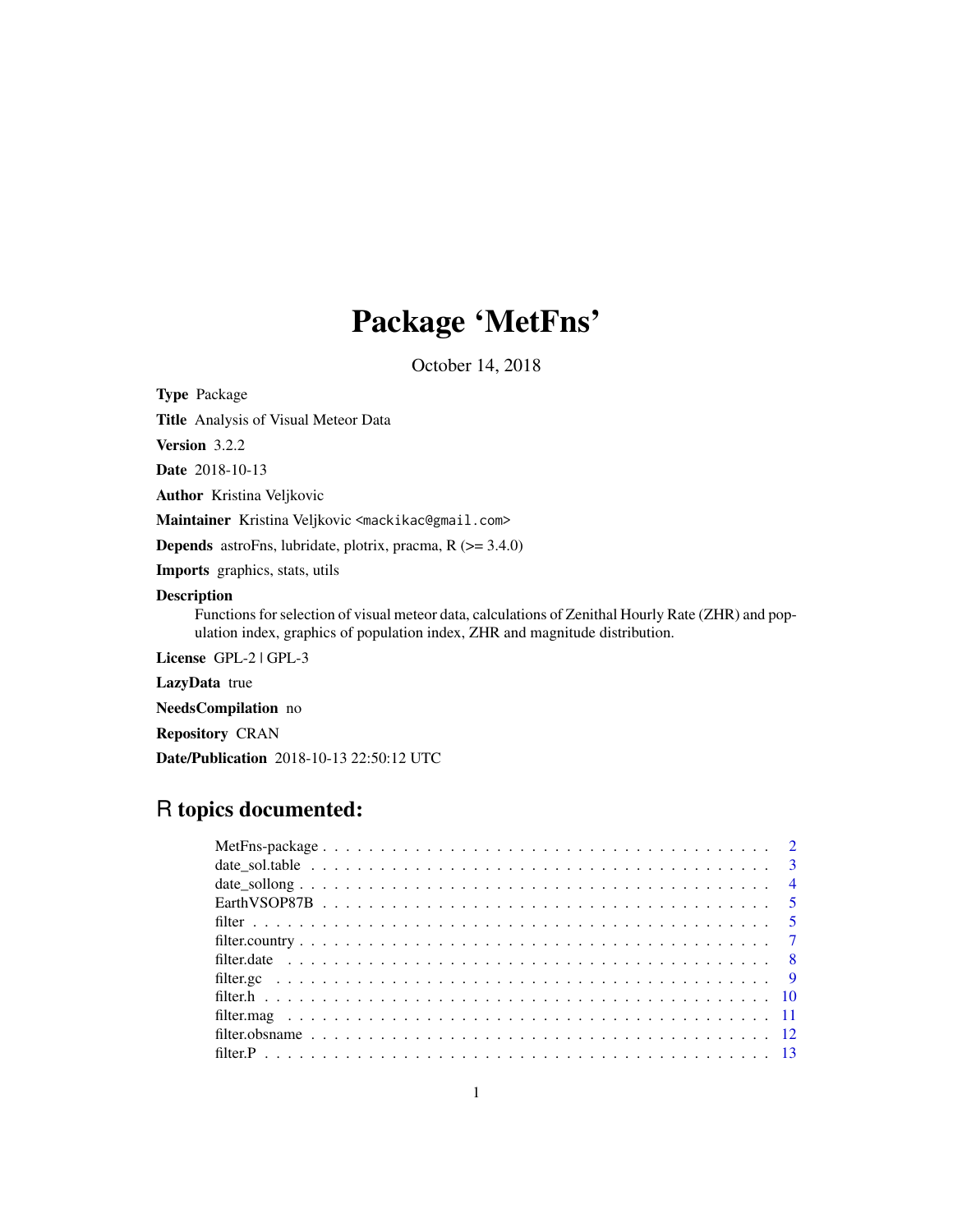<span id="page-1-0"></span>

| mag.distr |  |  |  |  |  |  |  |  |  |  |  |  |  |  |  |  |  |    |
|-----------|--|--|--|--|--|--|--|--|--|--|--|--|--|--|--|--|--|----|
|           |  |  |  |  |  |  |  |  |  |  |  |  |  |  |  |  |  |    |
|           |  |  |  |  |  |  |  |  |  |  |  |  |  |  |  |  |  |    |
|           |  |  |  |  |  |  |  |  |  |  |  |  |  |  |  |  |  |    |
|           |  |  |  |  |  |  |  |  |  |  |  |  |  |  |  |  |  |    |
|           |  |  |  |  |  |  |  |  |  |  |  |  |  |  |  |  |  |    |
|           |  |  |  |  |  |  |  |  |  |  |  |  |  |  |  |  |  |    |
|           |  |  |  |  |  |  |  |  |  |  |  |  |  |  |  |  |  |    |
|           |  |  |  |  |  |  |  |  |  |  |  |  |  |  |  |  |  |    |
|           |  |  |  |  |  |  |  |  |  |  |  |  |  |  |  |  |  |    |
|           |  |  |  |  |  |  |  |  |  |  |  |  |  |  |  |  |  |    |
|           |  |  |  |  |  |  |  |  |  |  |  |  |  |  |  |  |  |    |
|           |  |  |  |  |  |  |  |  |  |  |  |  |  |  |  |  |  |    |
|           |  |  |  |  |  |  |  |  |  |  |  |  |  |  |  |  |  |    |
|           |  |  |  |  |  |  |  |  |  |  |  |  |  |  |  |  |  |    |
|           |  |  |  |  |  |  |  |  |  |  |  |  |  |  |  |  |  | 37 |
|           |  |  |  |  |  |  |  |  |  |  |  |  |  |  |  |  |  |    |
| Index     |  |  |  |  |  |  |  |  |  |  |  |  |  |  |  |  |  | 42 |

MetFns-package *Analysis of Visual Meteor Data*

# Description

Functions for selection of visual meteor data, calculations of Zenithal Hourly Rate (ZHR) and population index, graphics of population index, ZHR and magnitude distribution.

# Details

| Package: | MetFns          |
|----------|-----------------|
| Type:    | Package         |
| Version: | 3.2.2           |
| Date:    | 2018-10-13      |
| License: | $GPL-2$ $GPL-3$ |
|          |                 |

# Author(s)

Kristina Veljkovic

Maintainer: Kristina Veljkovic <mackikac@gmail.com>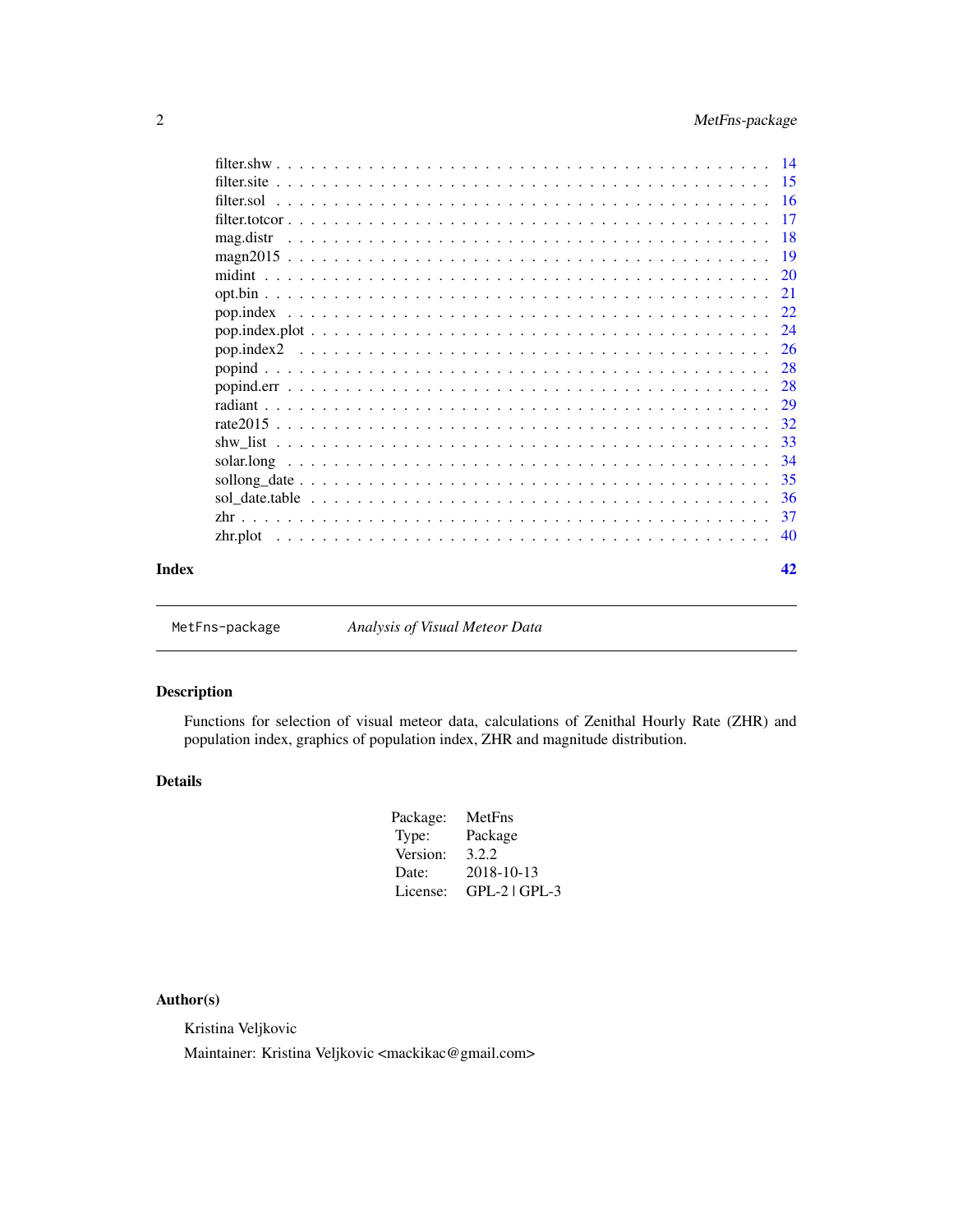<span id="page-2-0"></span>

Calculates table of solar longitudes for given dates and step.

#### Usage

date\_sol.table(date.beg,date.end,step)

# Arguments

| date.beg | character vector specifying beginning date, given in "YYYY-mm-dd" format (UTC<br>timezone).     |
|----------|-------------------------------------------------------------------------------------------------|
| date.end | character vector specifying ending date, given in "YYYY-mm-dd" format (UTC<br>timezone).        |
| step     | numeric vector specifying step in minutes. Possible values are 5,10,15,20,30,60,120<br>minutes. |

# Details

The function date\_sol.table calculates table of solar longitudes using function solar.long with days as row names and time in hours and minutes as column names. Solar longitude values correspond to beginning date at midnight to ending date at midnight-step.

#### Value

date\_sol.table returns dataframe of solar longitudes rounded to three decimals.

#### Author(s)

Kristina Veljkovic

#### See Also

[solar.long](#page-33-1)

# Examples

```
## calculate table of solar longitudes for 10-14 December 2015, step 120 minutes
date_sol.table("2015-12-10","2015-12-14",120)
```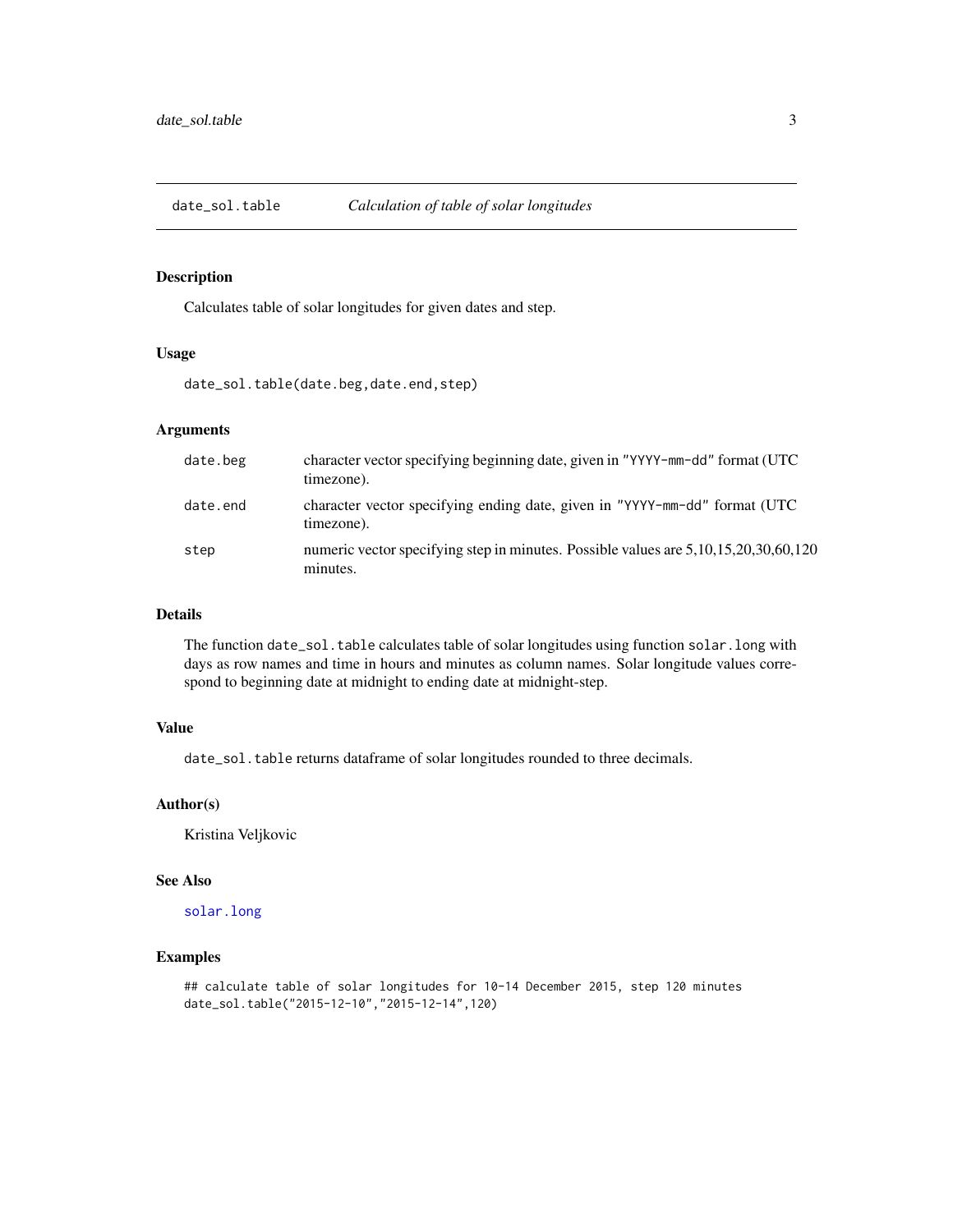<span id="page-3-1"></span><span id="page-3-0"></span>

Calculates solar longitude with respect to the equinox of 2000.0 for given date.

# Usage

```
date_sollong(date,prec=4)
```
# Arguments

| date | character vector or factor of length one specifying date, given in "%Y-%m-%d %H: %M: %S"<br>format (UTC timezone).                        |
|------|-------------------------------------------------------------------------------------------------------------------------------------------|
| prec | numeric vector specifying number of decimals of calculated solar longitude (be-<br>tween 2 and 5 decimals). By default, it is equal to 4. |

# Details

Solar longitude is calculated applying VSOP87 theory, using coefficients from data EarthVSOP87B.

# Value

sollong returns solar longitude, numeric vector of length one.

# Note

User can specify date without time (i.e. date at midnight) or date with hours and minutes (without seconds).

# Author(s)

Kristina Veljkovic

#### References

Meeus, J. (1998). Astronomical algorithms (Second Edition). Willmann-Bell, Inc., Richmond, Virginia, p. 219.

<http://neoprogrammics.com/vsop87>

#### See Also

[solar.long](#page-33-1)[,sollong\\_date](#page-34-1)

#### Examples

```
## calculate solar longitude corresponding to March 7, 2016, at 02:41 UTC
date_sollong(date="2016-03-07 02:41")
```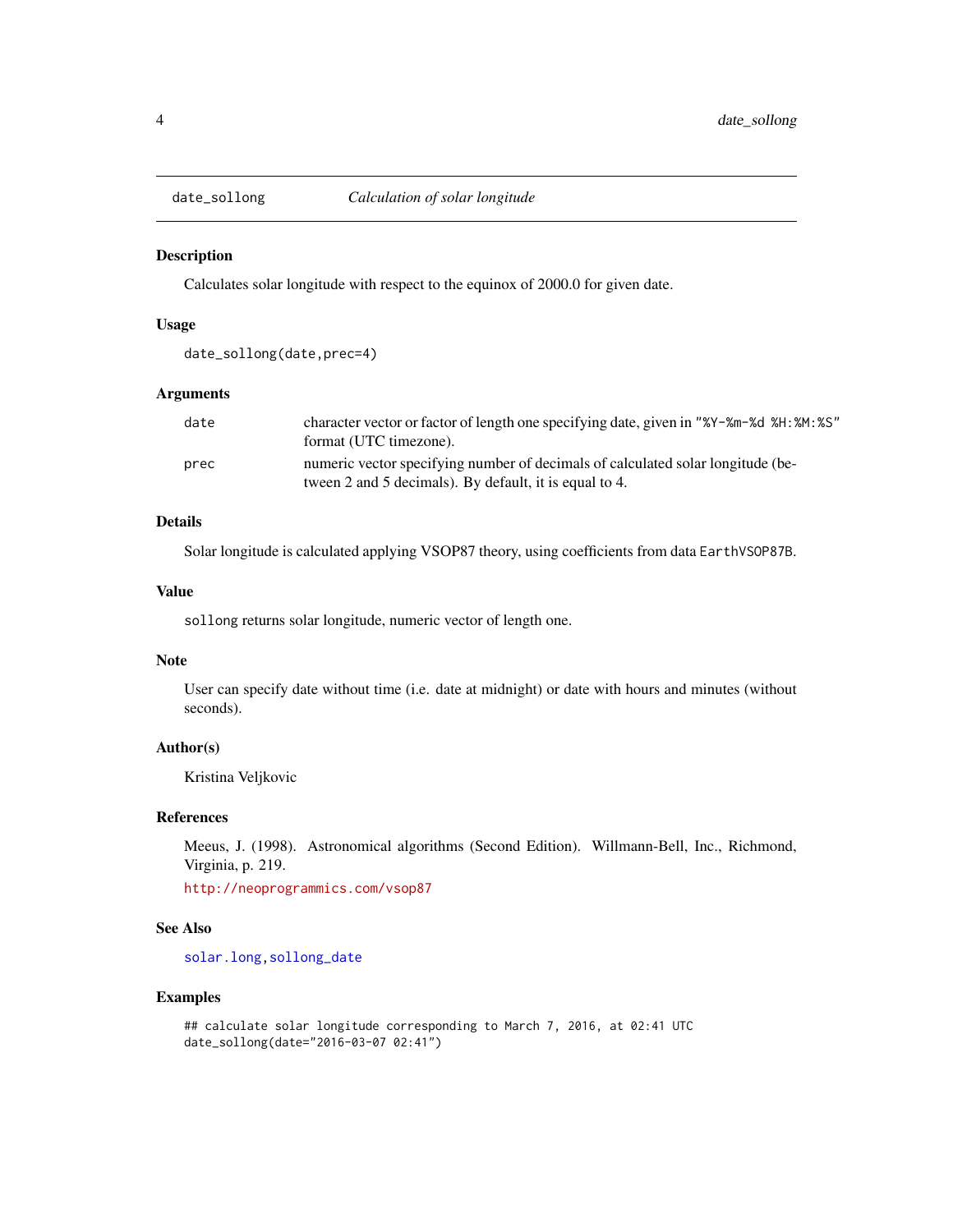<span id="page-4-0"></span>

The data contains coefficients used in computation of heliocentric spherical longitude and latitude for the Earth, with reference to the standard equinox J2000.0 (VSOP87 Series B).

#### Usage

EarthVSOP87B

# Format

A data frame with the following four variables.

A numeric Amplitude

B numeric Phase

C numeric Frequency

Subseries factor VSOP87B L and B sub-series

#### Source

<ftp://ftp.imcce.fr/pub/ephem/planets/vsop87/VSOP87B.ear>

<span id="page-4-1"></span>filter *Global filter*

# Description

Various data selections for a given visual meteor data. Wrapper function for filters by shower code, date, time period, IMO observer code, observer's name, geographical coordinates, site, country, limiting magnitude, correction factor for field-of-view obstruction, solar longitude, radiant elevation and total correction factor.

#### Usage

```
filter(data,date.start=NULL,date.end=NULL,shw=NULL,lat.low=-90,lat.up=90,
long.low=-180,long.up=180,fname=NULL,lname=NULL,site=NULL,country=NULL,
mag.low=1,mag.up=8,P.low=0,P.up=90,sol.low=NULL,sol.up=NULL,
h.low=0,h.up=90,r=NULL,C=NULL)
```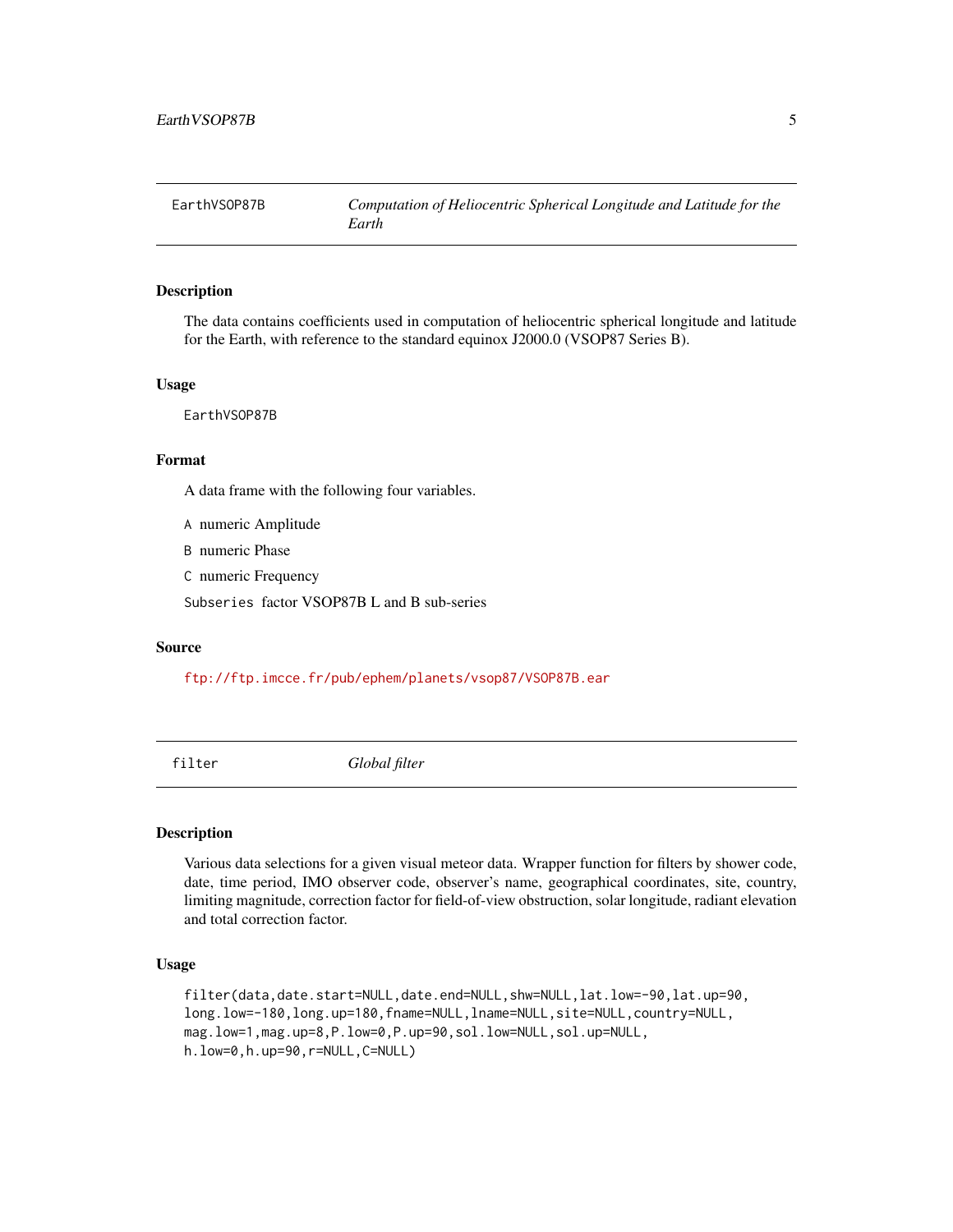# Arguments

| data frame consisting of visual meteor data (rate or magnitude data).                                                            |
|----------------------------------------------------------------------------------------------------------------------------------|
| character vector or factor specifying start date, given in "%Y-%m-%d %H: %M: %S"<br>format (UTC timezone).                       |
| character vector or factor specifying end date, given in "%Y-%m-%d %H:%M:%S"<br>format (UTC timezone).                           |
| character string consisting of three capital letters which represent meteor shower<br>code.                                      |
| numeric vector taking a value between -90 (default) and 90, specifying lower<br>boundary of latitude in degrees.                 |
| numeric vector taking a value between -90 and 90 (default), specifying upper<br>boundary of latitude in degrees.                 |
| numeric vector taking a value between -180(default) and 180, specifying lower<br>boundary of longitude in degrees.               |
| numeric vector taking a value between -180 and 180(default), specifying upper<br>boundary of longitude in degrees.               |
| character string specifying observer's first name.                                                                               |
| character string specifying observer's last name.                                                                                |
| character string specifying name of the observing site.                                                                          |
| character string specifying name of the observing country.                                                                       |
| numeric vector with value between 1(default) and 8, specifying lower boundary<br>of limiting magnitude.                          |
| numeric vector with value between 1 and 8(default), specifying upper boundary<br>of limiting magnitude.                          |
| numeric vector with value between 0 (default) and 90, specifying lower bound-<br>ary of percentage of field-of-view obstruction. |
| numeric vector with value between 0 and 90(default), specifying upper boundary<br>of percentage of field-of-view obstruction.    |
| numeric vector with value between 0 and 360, specifying lower boundary of<br>solar longitude in degrees.                         |
| numeric vector with value between 0 and 360, specifying upper boundary of<br>solar longitude in degrees.                         |
| numeric vector with value between 0(default) and 90, specifying lower boundary<br>of radiant elevation in degrees.               |
| numeric vector with value between 0 and 90(default), specifying upper boundary<br>of radiant elevation in degrees.               |
| numeric vector specifying population index of a meteor shower.                                                                   |
| numeric vector specifying total correction factor.                                                                               |
|                                                                                                                                  |

# Details

Depending on the given arguments, the function filter calls one or more particular filters for selection of visual meteor data.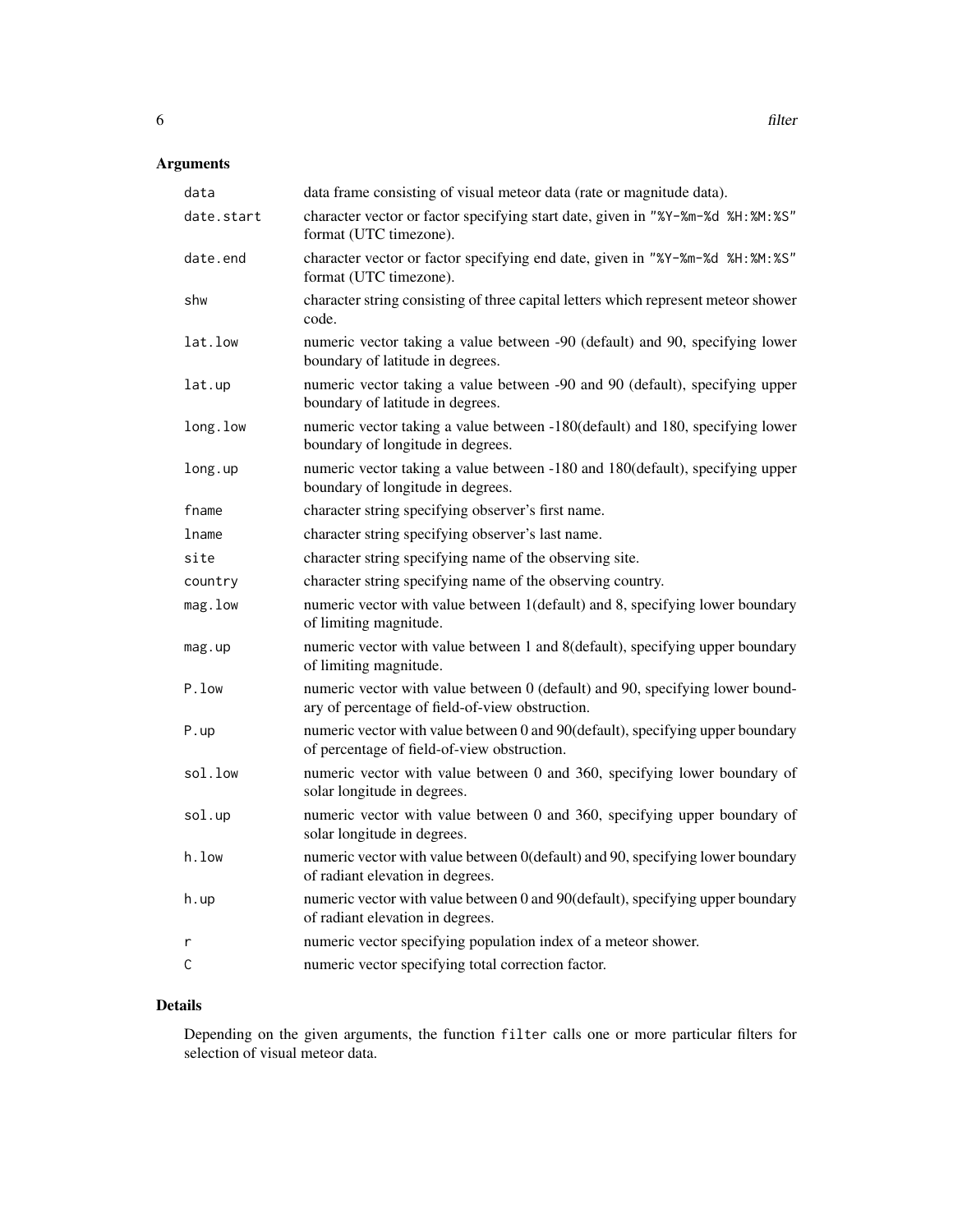# <span id="page-6-0"></span>filter.country 7

#### Author(s)

Kristina Veljkovic

# References

Rendtel J. and Arlt R., editors (2014). *Handbook For Meteor Observers*. IMO, Potsdam.

# See Also

```
filter.shwfilter.datefilter.obsnamefilter.sitefilter.countryfilter.gcfilter.mag,
filter.P,filter.sol, filter.h, filter.totcor
```
# Examples

```
## select rate data for Orionids activity from 10th to 25th October,
## limiting magnitudes above 5, radiant elevation above 20 degrees, percentage of clouds below 20
filter(rate2015,date.start="2015-10-10",date.end="2015-10-25",shw="ORI",P.up=20,mag.low=5,h.low=20)
```
<span id="page-6-1"></span>filter.country *Selection of visual meteor data by country*

#### Description

Selects data for a given visual meteor dataset and specified country.

#### Usage

```
filter.country(data,country)
```
#### Arguments

| data    | data frame consisting of visual meteor data (rate or magnitude data). |
|---------|-----------------------------------------------------------------------|
| country | character string specifying the name of the observing country.        |

# Value

filter.country returns data frame with the same number of columns as argument data, containing observations corresponding to the specified country.

#### Note

Argument data has to consist of the column named "Country".

# Author(s)

Kristina Veljkovic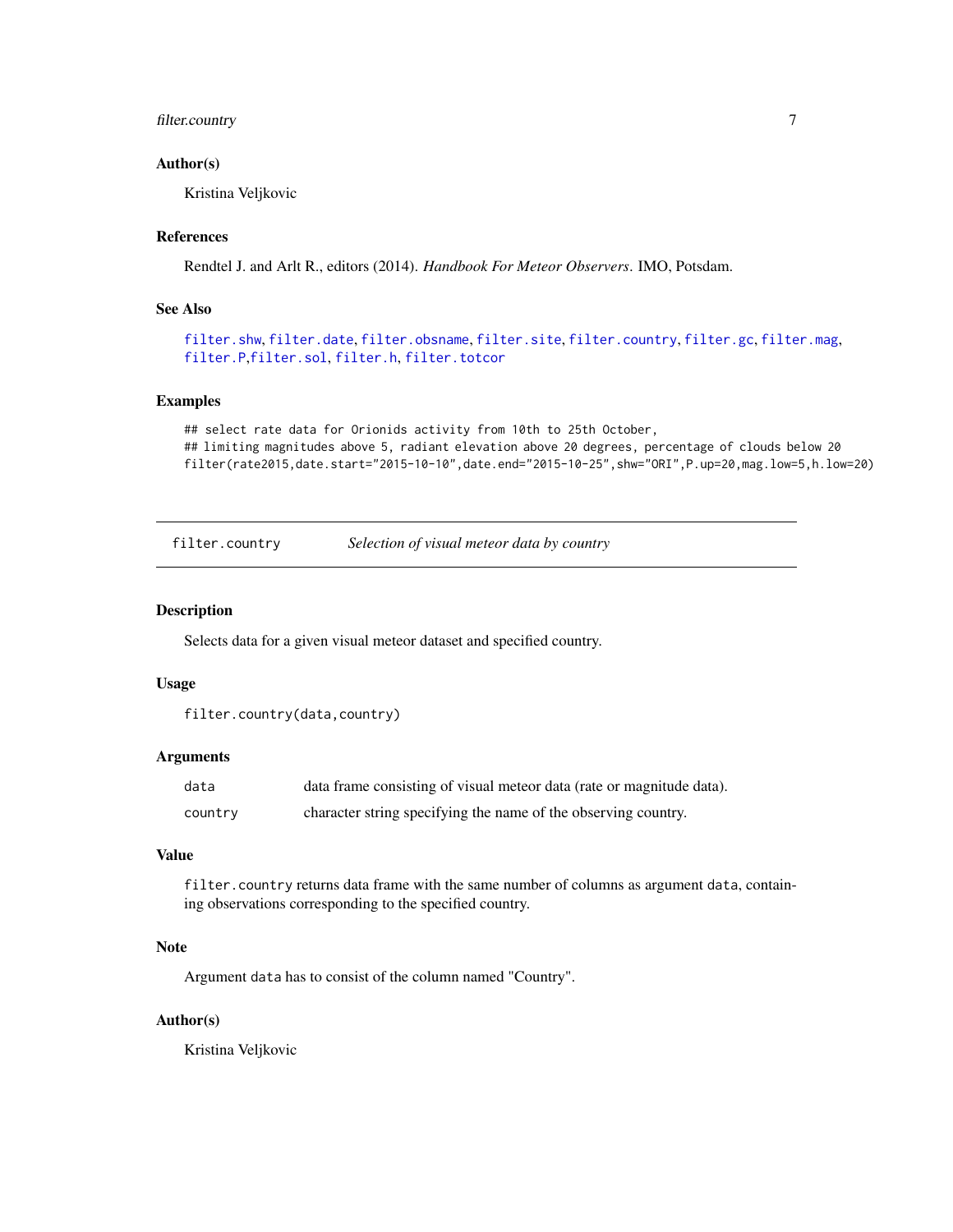# See Also

[filter](#page-4-1)

#### Examples

```
## select 2015 rate and magnitude data from Serbia
filter.country(rate2015,country="Serbia")
```
filter.country(magn2015,country="Serbia")

<span id="page-7-1"></span>filter.date *Selection of visual meteor data by date(s)*

# Description

Selects data for a given visual meteor dataset and specified dates.

# Usage

filter.date(data,date.start,date.end)

# Arguments

| data       | data frame consisting of visual meteor data (rate or magnitude data).                                      |
|------------|------------------------------------------------------------------------------------------------------------|
| date.start | character vector or factor specifying start date, given in "%Y-%m-%d %H: %M: %S"<br>format (UTC timezone). |
| date.end   | character vector or factor specifying end date, given in "%Y-%m-%d %H: %M: %S"<br>format (UTC timezone).   |

# Details

The function filter.date selects data for a time period, bounded by date.start and date.end. In selection of the data, date corresponding to the middle of the observing time period is used.

#### Value

filter.date returns data frame with the same number of columns as the argument data, containing observations which correspond to the specified dates.

# Note

User can specify date without time (i.e. date at midnight) or date with hours and minutes (without seconds).

Argument data has to consist of the columns named "Start.Date" and "End.Date".

# Author(s)

Kristina Veljkovic

<span id="page-7-0"></span>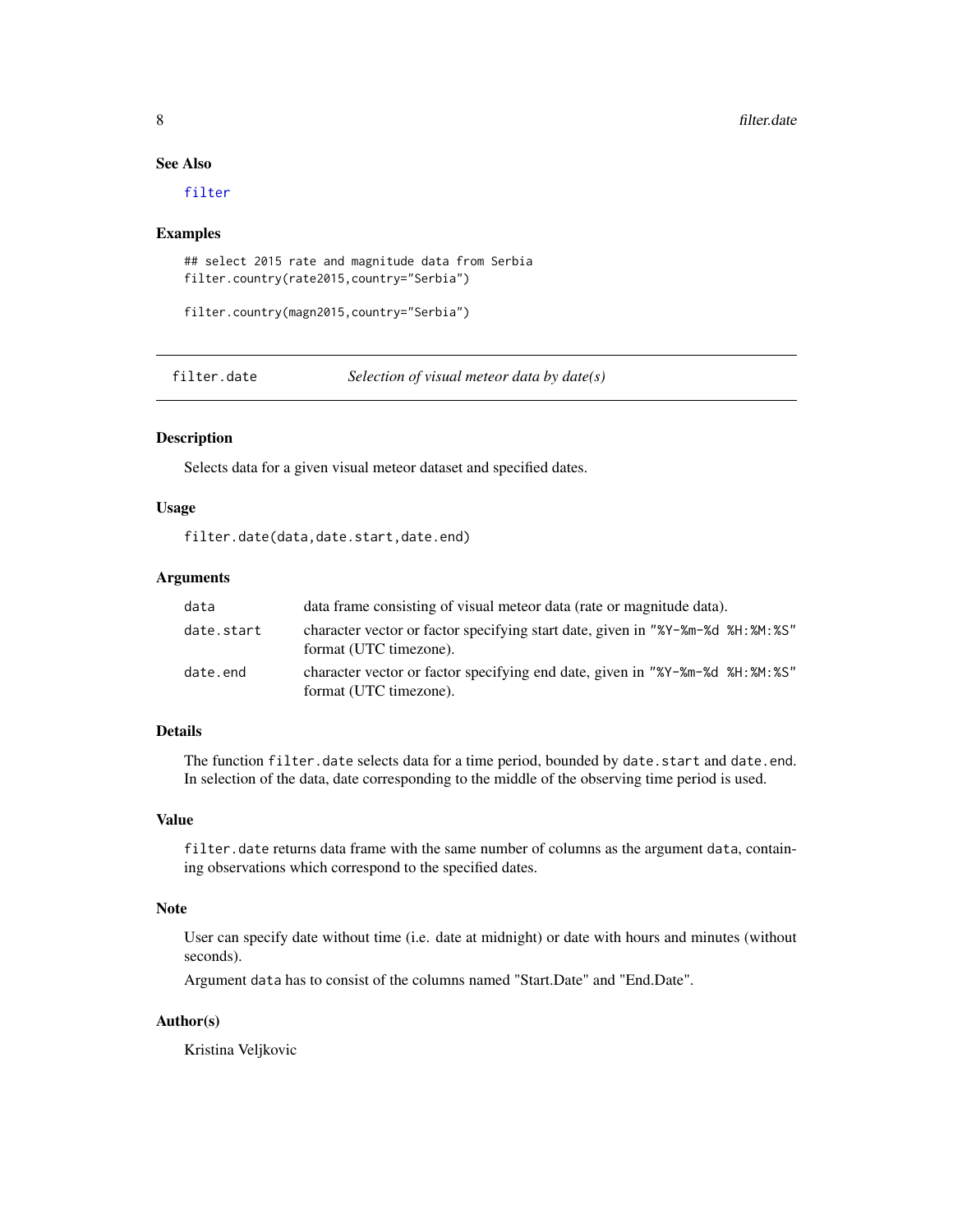#### <span id="page-8-0"></span>filter.gc 99

# See Also

[filter](#page-4-1)

#### Examples

```
## select rate and magnitude data for the period from 10-25th October 2015
filter.date(rate2015,date.start="2015-10-10",date.end="2015-10-25")
filter.date(magn2015,date.start="2015-10-10",date.end="2015-10-25")
```
<span id="page-8-1"></span>filter.gc *Selection of visual meteor data by geographical coordinates*

#### Description

Selects data for a given visual meteor dataset and specified geographical coordinates of the observing site or interval of geographical coordinates.

# Usage

filter.gc(data,lat.low =-90,lat.up =  $90,$ long.low =-180,long.up = 180)

# Arguments

| data     | data frame consisting of visual meteor data (rate or magnitude data).                                               |
|----------|---------------------------------------------------------------------------------------------------------------------|
| lat.low  | numeric vector taking a value between -90 (default) and 90, specifying lower<br>boundary of latitude in degrees.    |
| lat.up   | numeric vector taking a value between -90 and 90 (default), specifying upper<br>boundary of latitude in degrees.    |
| long.low | numeric vector taking a value between -180 (default) and 180, specifying lower<br>boundary of longitude in degrees. |
| long.up  | numeric vector taking a value between -180 and 180 (default), specifying upper<br>boundary of longitude in degrees. |

# Details

If values of arguments lat.low and lat.up, as well as long.low and long.up, are the same, filter.gc selects data for particular observing site.

filter.gc enables one to select data only by latitude or longitude, with geographical coordinates being between given boundaries, less, greater or equal to a boundary.

# Value

filter.gc returns data frame with the same number of columns as the argument data, containing observations corresponding to geographical coordinates with latitude between lat.low and lat.up and longitude between long.low and long.up.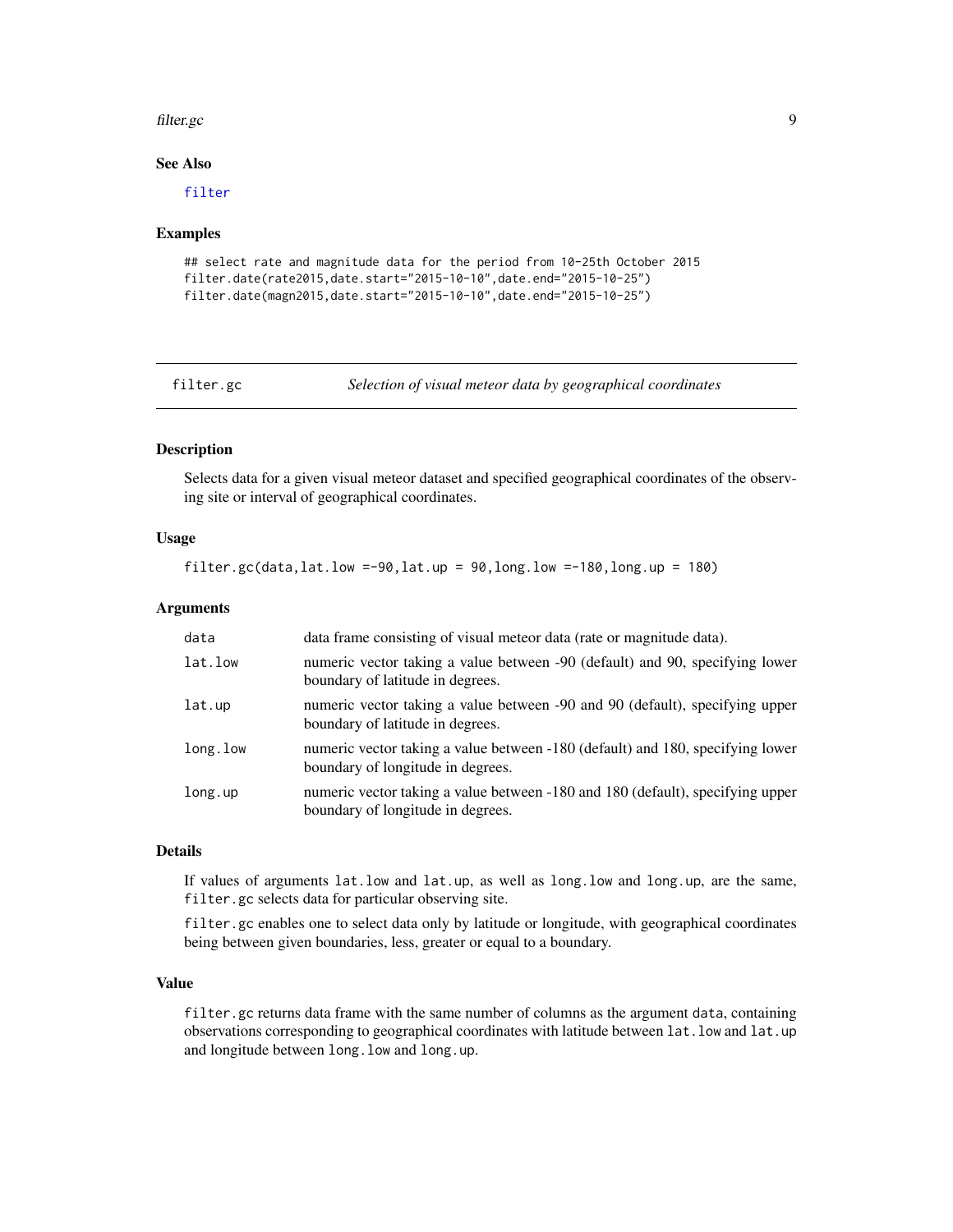<span id="page-9-0"></span>Argument data has to consist of the columns named "Latitude" and "Longitude".

#### Author(s)

Kristina Veljkovic

#### See Also

[filter](#page-4-1)

#### Examples

```
## select 2015 rate and magnitude data for observing site with latitude 44.1583N
## and longitude 19.6869E
filter.gc(rate2015,lat.low=44.1583,lat.up=44.1583,long.low=19.6869,long.up=19.6869)
filter.gc(magn2015,lat.low=44.1583,lat.up=44.1583,long.low=19.6869,long.up=19.6869)
```
## select 2015 rate and magnitude data corresponding to sites with latitude 60N and above filter.gc(rate2015,lat.low=60) filter.gc(magn2015,lat.low=60)

<span id="page-9-1"></span>filter.h *Selection of visual meteor data by radiant elevation*

#### Description

Selects data for a given visual meteor dataset, specified shower and its radiant elevation or interval of radiant elevations.

#### Usage

filter.h(data,shw,h.low =  $0, h.$ up =  $90)$ 

#### Arguments

| data  | data frame consisting of visual meteor rate data.                                                                     |
|-------|-----------------------------------------------------------------------------------------------------------------------|
| shw   | character string consisting of three capital letters which represent meteor shower<br>code.                           |
| h.low | numeric vector with value between 0 (default) and 90, specifying lower bound-<br>ary of radiant elevation in degrees. |
| h.up  | numeric vector with value between 0 and 90 (default), specifying upper bound-<br>ary of radiant elevation in degrees. |

#### Details

Radiant elevation *h* is measured from the observer's horizon towards zenith. Values from the data frame [radiant](#page-28-1) are used for right ascension and declination of shower radiant.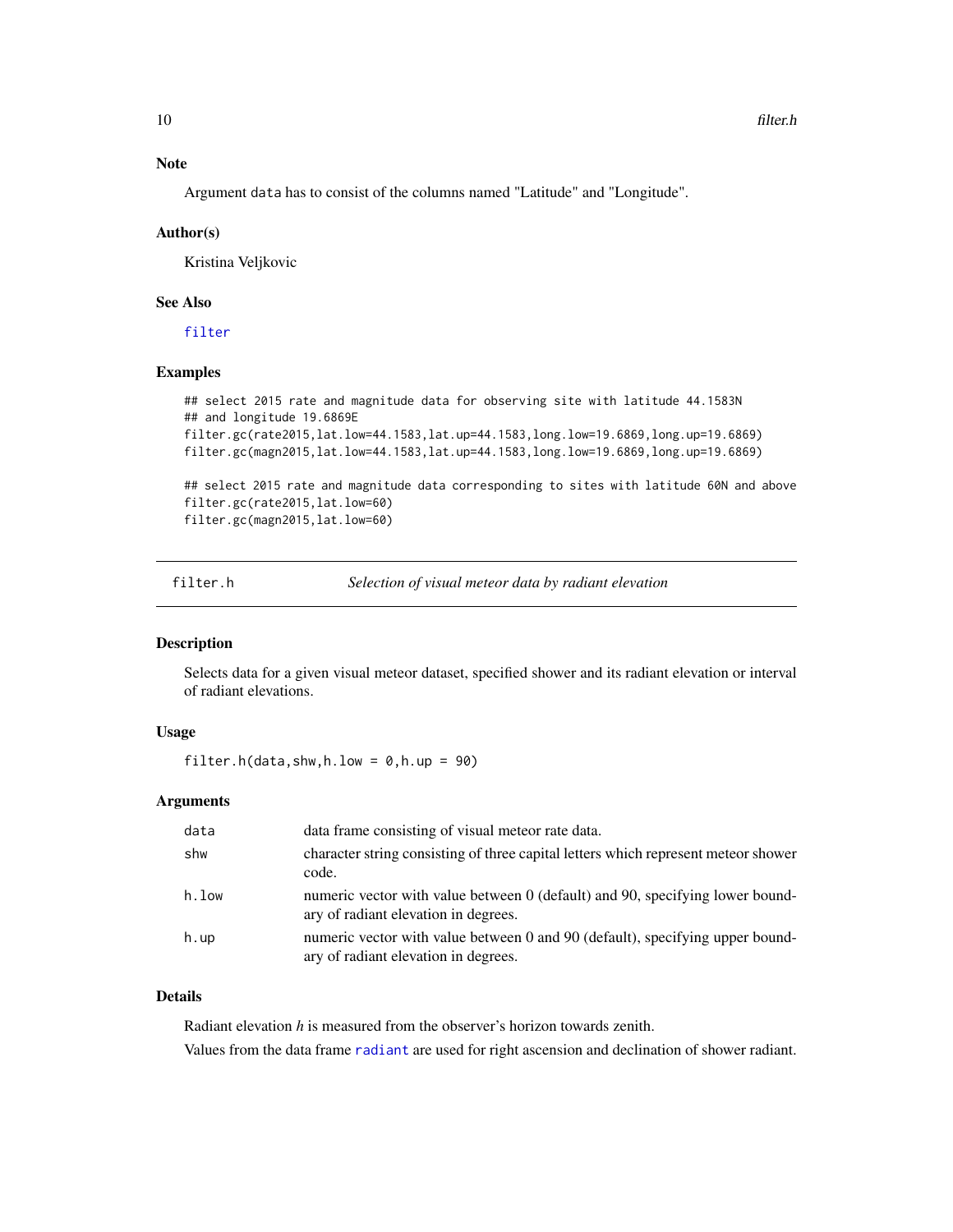#### <span id="page-10-0"></span>filter.mag 11

# Value

filter.h returns data frame containing observations corresponding to the radiant elevation between h.low and h.up.

# Note

Argument data has to consist of the columns named "Shower", "Start.Date", "End.Date", "Longitude" and "Latitude".

# Author(s)

Kristina Veljkovic

# References

Rendtel J. and Arlt R., editors (2014). *Handbook For Meteor Observers*. IMO, Potsdam.

# See Also

[filter](#page-4-1),[filter.totcor](#page-16-1)

# Examples

## select visual meteor rate data for the elevation of Orionids radiant between 20 and 90 degrees, ## period between 10-25th October 2015 rateOri<-filter.date(rate2015,"2015-10-10","2015-10-25") filter.h(rateOri,shw="ORI", h.low=20)

<span id="page-10-1"></span>filter.mag *Selection of visual meteor data by limiting magnitude*

#### Description

Selects data for a given visual meteor dataset and specified limiting magnitude or interval of magnitudes.

# Usage

```
filter.mag(data,mag.low=1,mag.up = 8)
```
#### Arguments

| data    | data frame consisting of visual meteor rate data.                                                        |
|---------|----------------------------------------------------------------------------------------------------------|
| mag.low | numeric vector with value between 1 (default) and 8, specifying lower boundary<br>of limiting magnitude. |
| mag.up  | numeric vector with value between 1 and 8 (default), specifying upper boundary<br>of limiting magnitude. |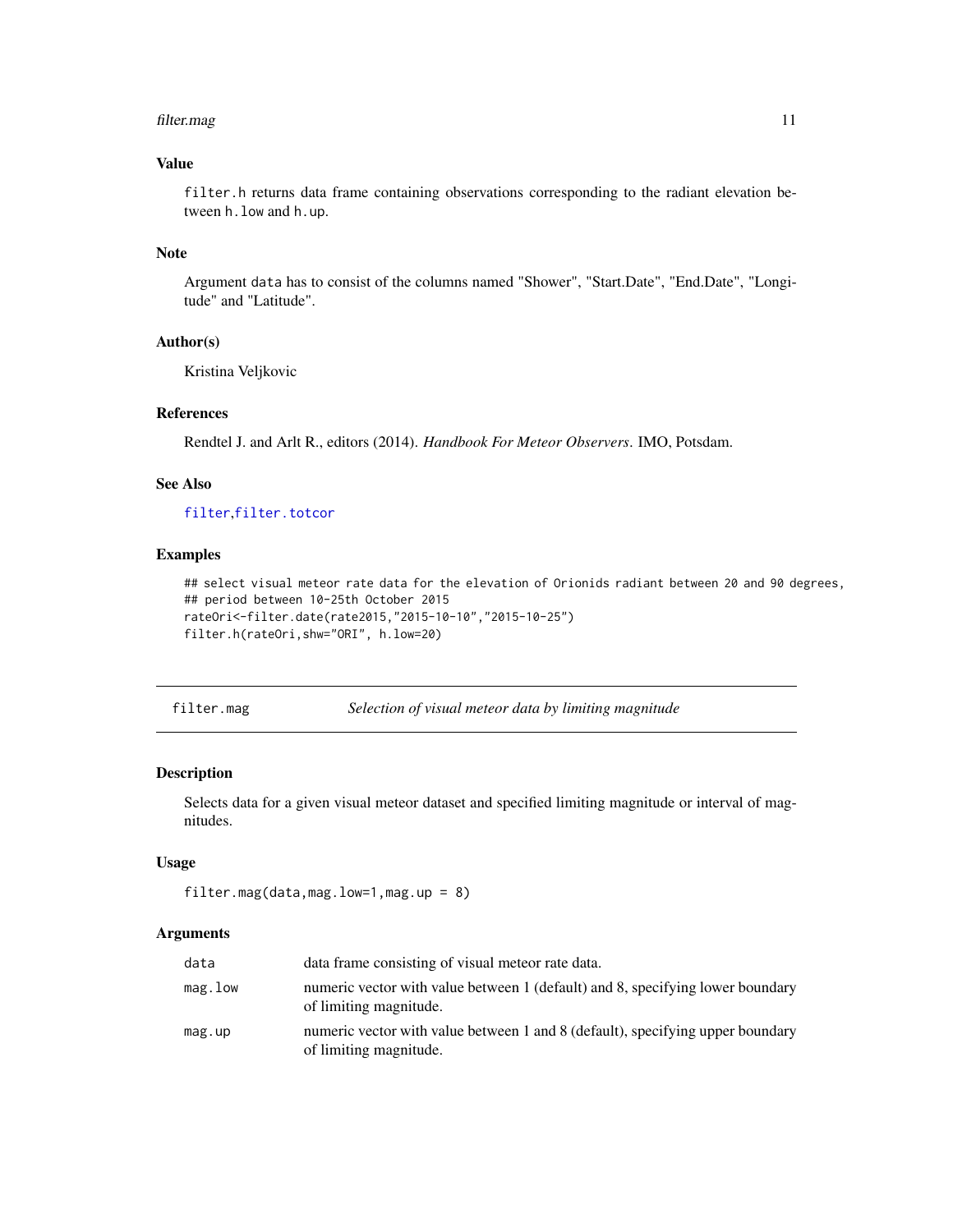# <span id="page-11-0"></span>Value

filter.mag returns data frame with the same number of columns as the argument data, containing observations with the limiting magnitudes between mag.low and mag.up.

# Note

Argument data has to consist of the column named "Lmg".

#### Author(s)

Kristina Veljkovic

# See Also

[filter](#page-4-1),[filter.totcor](#page-16-1)

# Examples

## select visual meteor rate data for 13th August 2015, limiting magnitude between 5.5 and 6.5 rate\_13.08<-filter.date(rate2015,date.start="2015-08-13",date.end="2015-08-13") filter.mag(rate\_13.08,mag.low=5.5,mag.up=6.5)

## select visual meteor rate data for the 13th August 2015 and limiting magnitude above 6 filter.mag(rate\_13.08,mag.low=6)

<span id="page-11-1"></span>filter.obsname *Selection of visual meteor data by observer's first and last name*

# Description

Selects data for a given visual meteor dataset and specified observer's first and last name.

#### Usage

filter.obsname(data,fname,lname)

#### Arguments

| data  | data frame consisting of visual meteor data (rate or magnitude data). |
|-------|-----------------------------------------------------------------------|
| fname | character string specifying observer's first name.                    |
| lname | character string specifying observer's last name.                     |

#### Value

filter.obsname returns data frame with the same number of columns as the argument data, containing values which correspond to the observer with specified first and last name.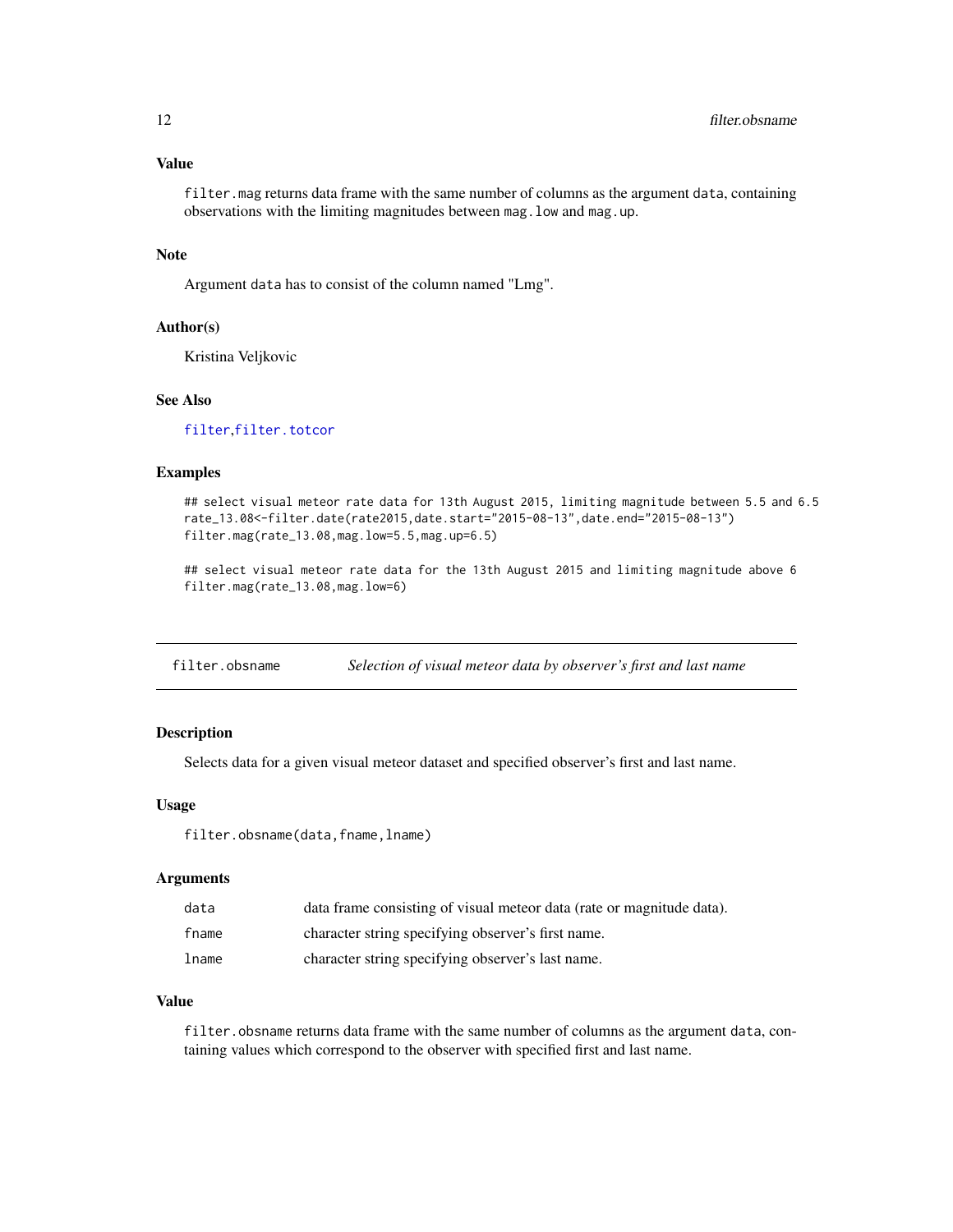#### <span id="page-12-0"></span> $filter.P$  13

# Note

Argument data has to consist of the columns named "First.Name" and "Last.Name".

#### Author(s)

Kristina Veljkovic

# See Also

[filter](#page-4-1)

# Examples

```
## select 2015 rate and magnitude data of observer Javor Kac
filter.obsname(rate2015,fname="Javor",lname="Kac")
filter.obsname(magn2015,fname="Javor",lname="Kac")
```
<span id="page-12-1"></span>

| filter.P | Selection of visual meteor data by percentage of field-of-view obstruc- |
|----------|-------------------------------------------------------------------------|
|          | tion                                                                    |

# Description

Selects data for a given visual meteor dataset and specified percentage or interval of percentages of field-of-view obstruction.

# Usage

filter.P(data,P.low =  $0, P.$ up =  $90)$ 

# Arguments

| data  | data frame consisting of visual meteor data (rate or magnitude data).                                                            |
|-------|----------------------------------------------------------------------------------------------------------------------------------|
| P.low | numeric vector with value between 0 (default) and 90, specifying lower bound-<br>ary of percentage of field-of-view obstruction. |
| P.up  | numeric vector with value between 0 and 90 (default), specifying upper bound-<br>ary of percentage of field-of-view obstruction. |

# Value

filter. P returns data frame with the same number of columns as the argument data, containing observations with the percentage of field-of-view obstruction between P.low and P.up.

# Note

Argument data has to consist of the column named "P".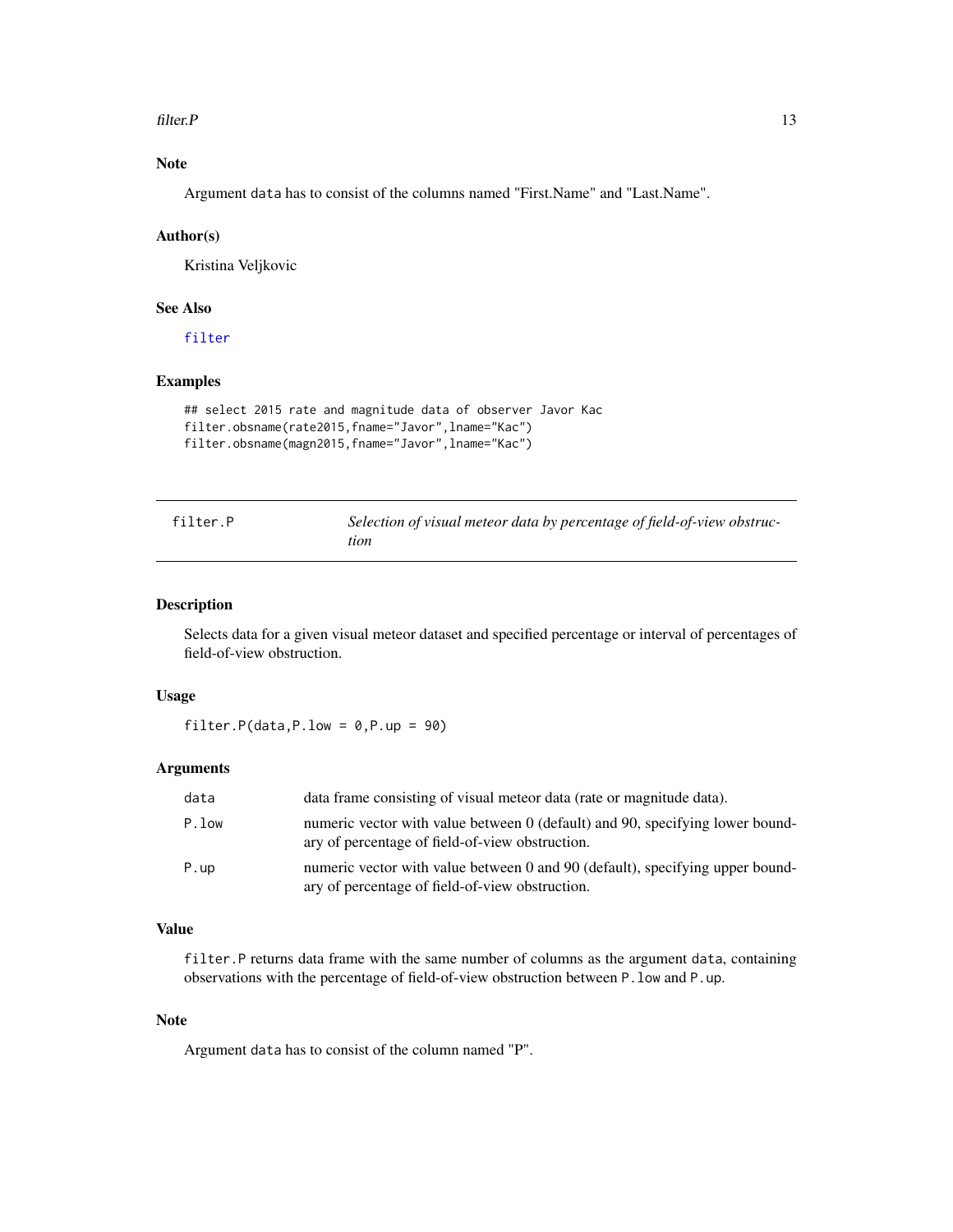#### <span id="page-13-0"></span>Author(s)

Kristina Veljkovic

#### References

Rendtel J. and Arlt R., editors (2014). *Handbook For Meteor Observers*. IMO, Potsdam.

# See Also

[filter](#page-4-1),[filter.totcor](#page-16-1)

# Examples

```
## select visual meteor rate data for the period between 10-25th October 2015 and
## percentage of field-of-view obstruction below 20%
rateOct<-filter.date(rate2015,date.start="2015-10-10",date.end="2015-10-25")
filter.P(rateOct,P.up=20)
```
<span id="page-13-1"></span>filter.shw *Selection of visual meteor data by shower code*

# Description

Selects data for a given visual meteor dataset and specified shower code.

### Usage

filter.shw(data,shw)

# Arguments

| data | data frame consisting of visual meteor data (rate or magnitude data).                       |
|------|---------------------------------------------------------------------------------------------|
| shw  | character string consisting of three capital letters which represent meteor shower<br>code. |

#### Details

List of meteor shower codes can be found in the dataframe [shw\\_list](#page-32-1). Code "SPO" represents sporadic showers.

# Value

filter.shw returns data frame containing observations which correspond to specified meteor shower.

# Note

Argument data has to consist of the column named "Shower".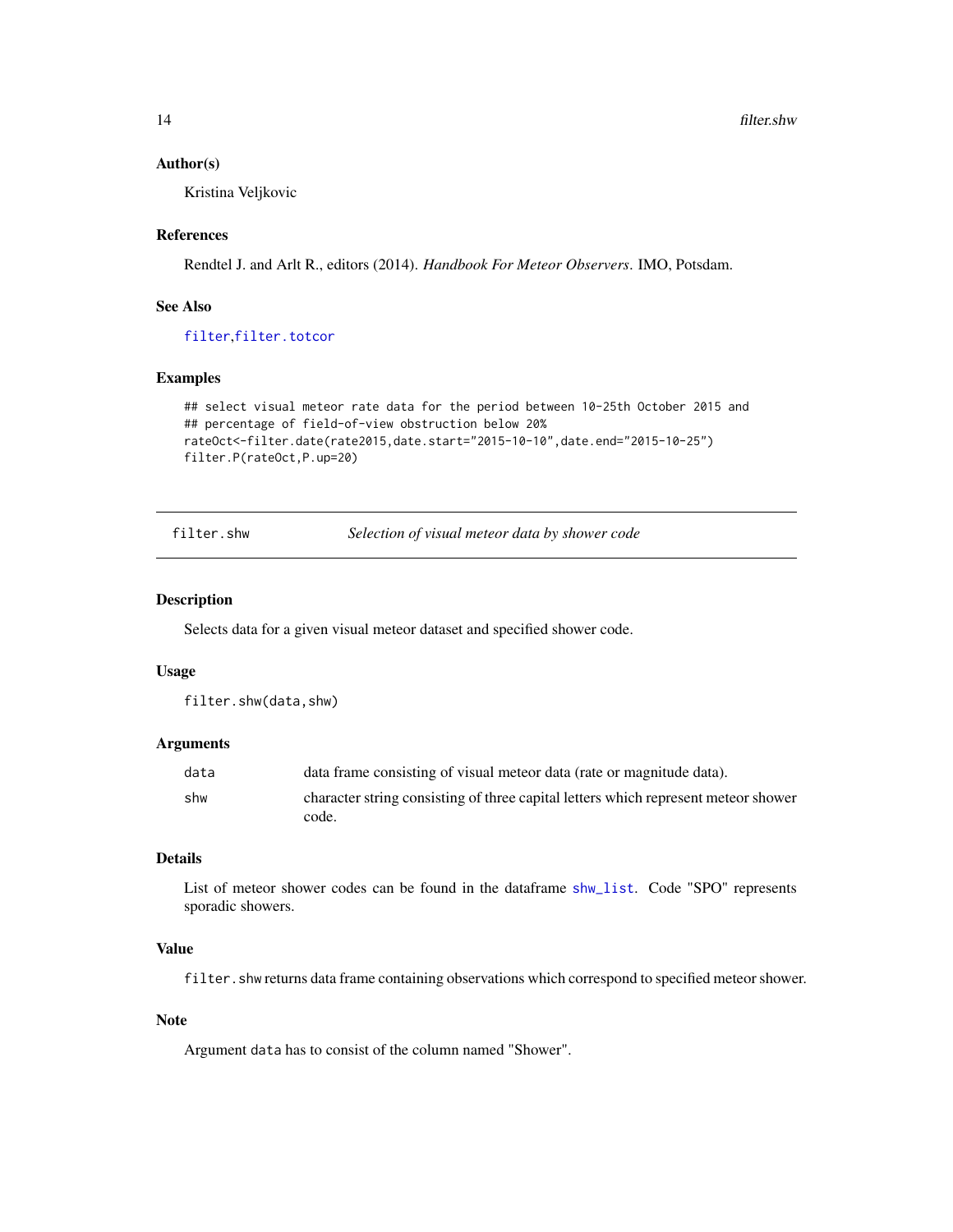#### <span id="page-14-0"></span>filter.site 15

# Author(s)

Kristina Veljkovic

# See Also

[filter](#page-4-1)

# Examples

```
## select rate and magnitude data for 2015 Geminids
filter.shw(rate2015,shw="GEM")
filter.shw(magn2015,shw="GEM")
```
#### <span id="page-14-1"></span>filter.site *Selection of visual meteor data by observing site*

# Description

Selects data for a given visual meteor dataset and specified observing site.

#### Usage

filter.site(data,site)

#### Arguments

| data | data frame consisting of visual meteor data (rate or magnitude data). |
|------|-----------------------------------------------------------------------|
| site | character string specifying name of the observing site.               |

# Value

filter.site returns data frame with the same number of columns as the argument data, containing observations which correspond to specified observing site.

# Note

Argument data has to consist of the column named "City".

# Author(s)

Kristina Veljkovic

# See Also

[filter](#page-4-1),[filter.country](#page-6-1)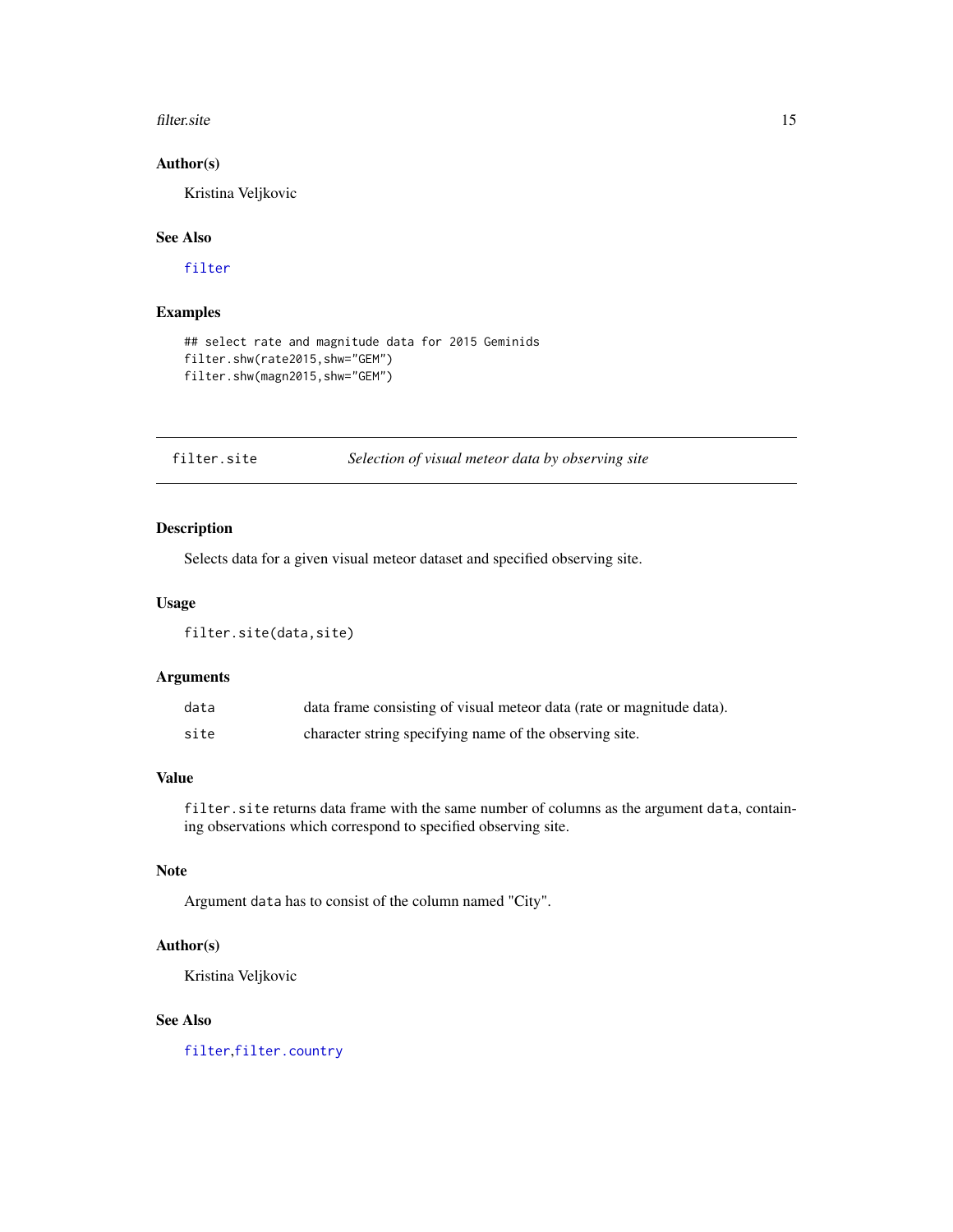#### Examples

```
## select 2015 rate and magnitude data from Debelo Brdo site
filter.site(rate2015,site="Debelo Brdo")
filter.site(magn2015,site="Debelo Brdo")
```
#### filter.sol *Selection of visual meteor data by solar longitude*

## Description

Selects data for a given visual meteor dataset and specified interval of solar longitudes.

#### Usage

filter.sol(data,sol.low,sol.up)

#### Arguments

| data    | data frame consisting of visual meteor data (rate or magnitude data).   |
|---------|-------------------------------------------------------------------------|
| sol.low | numeric vector specifying lower boundary of solar longitude in degrees. |
| sol.up  | numeric vector specifying upper boundary of solar longitude in degrees. |

# Details

The function filter.sol selects data with solar longitudes bounded by sol.low and sol.up. In selection of the data, solar longitude corresponding to the middle of the observing time period is used.

# Value

filter.sol returns data frame with the same number of columns as the argument data, containing observations with solar longitudes between sol.low and sol.up.

# Note

Argument data has to consist of the column named "Sollong".

# Author(s)

Kristina Veljkovic

# See Also

[filter](#page-4-1),[solar.long](#page-33-1)

<span id="page-15-0"></span>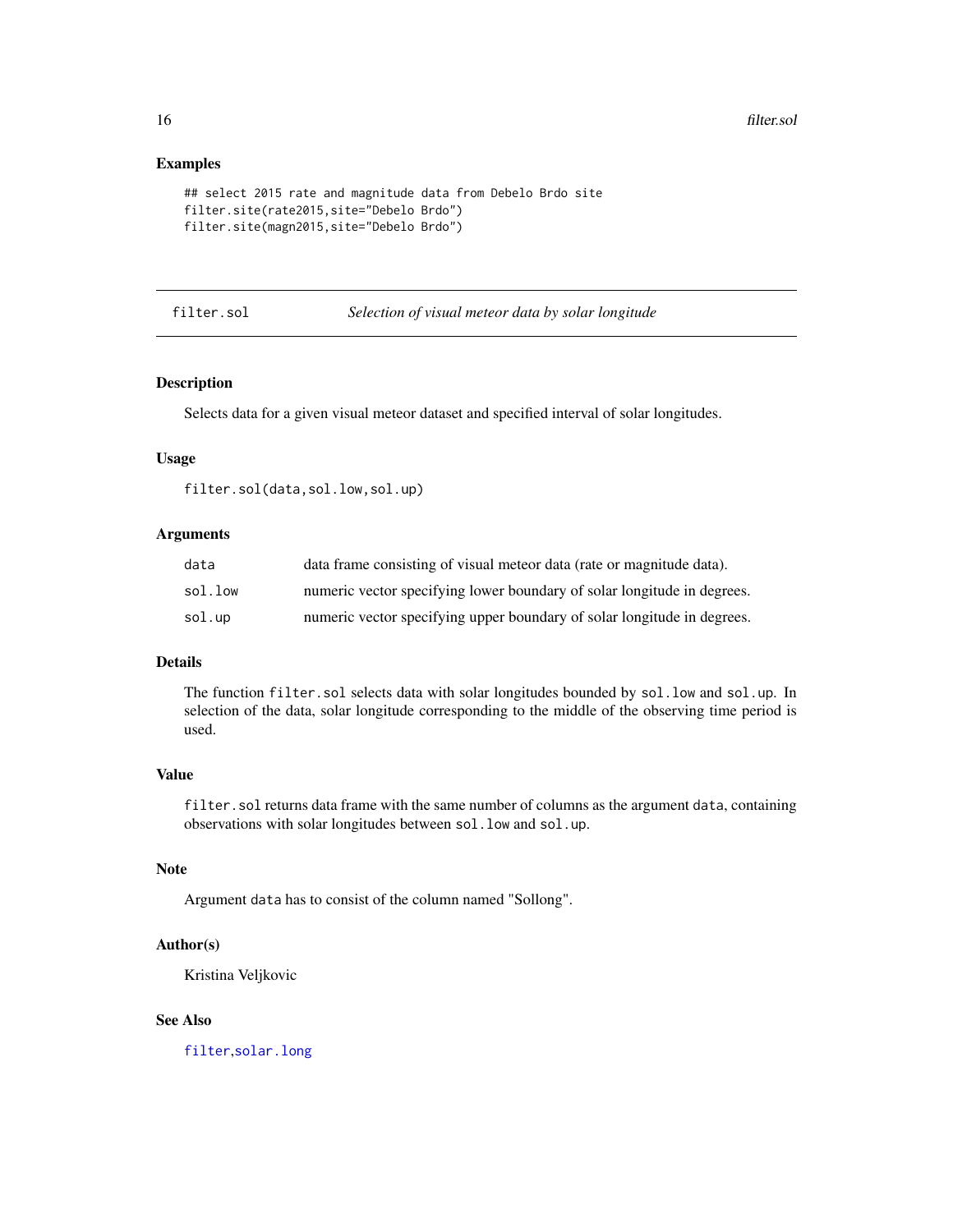#### <span id="page-16-0"></span>filter.totcor 17

#### Examples

```
## select 2015 rate and magnitude data with solar longitudes between 191 and 222 degrees
filter.sol(rate2015,sol.low=191,sol.up=222)
filter.sol(magn2015,sol.low=191,sol.up=222)
```
<span id="page-16-1"></span>filter.totcor *Selection of visual meteor data by total correction factor*

# Description

Selects data for a given visual meteor dataset, specified shower, population index and total correction factor.

# Usage

filter.totcor(data,shw,r,C)

#### Arguments

| data         | data frame consisting of visual meteor data (rate or magnitude data).                       |
|--------------|---------------------------------------------------------------------------------------------|
| shw          | character string consisting of three capital letters which represent meteor shower<br>code. |
| $\mathsf{r}$ | numeric vector specifying population index of a meteor shower.                              |
| C            | numeric vector specifying upper boundary of total correction factor.                        |

# Details

Total correction factor accounts for all non-ideal observing conditions such as clouds, low radiant, low limiting magnitude.

Total correction factor is equal to  $C = \frac{Fr^{(6.5-lmg)}}{\sin h}$ , where r is population index, lmg limiting magnitude,  $F$  correction factor for field-of-view obstruction,  $h$  radiant elevation.

# Value

filter.totcor returns data frame containing observations with total correction factors upper bounded (smaller or equal) by argument C

# Note

Argument data has to consist of the columns named "Latitude", "Longitude", "F","Lmg" and "Shower".

# Author(s)

Kristina Veljkovic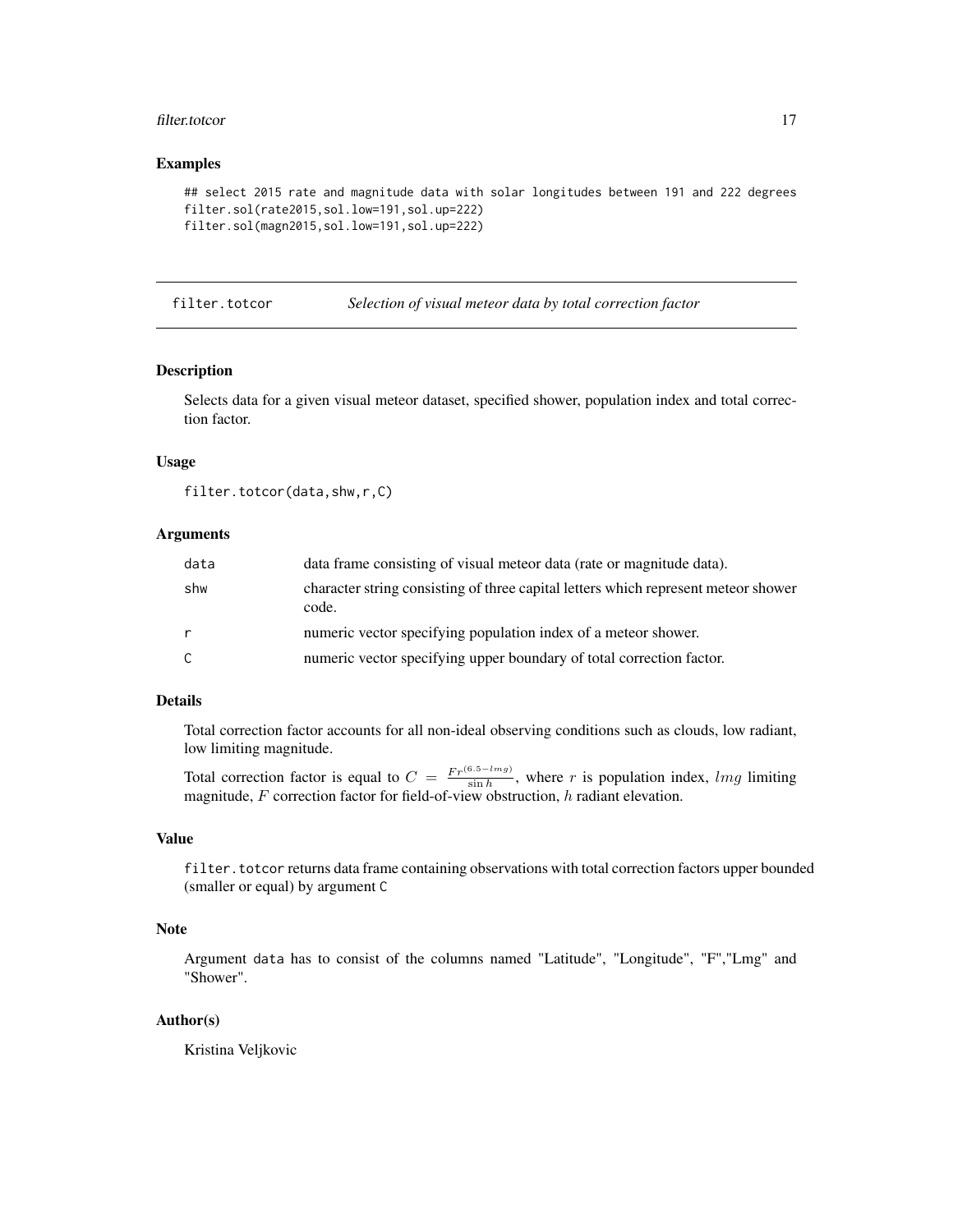#### References

Rendtel J. and Arlt R., editors (2014). *Handbook For Meteor Observers*. IMO, Potsdam.

#### See Also

[filter](#page-4-1),filter.h,[filter.mag](#page-10-1),[filter.P](#page-12-1),[zhr](#page-36-1)

# Examples

## select 2015 visual meteor rate data during the period between 10-25 October and then ## select observations of Orionids with total correction factor smaller or equal to 5 rateOct<-filter.date(rate2015,date.start="2015-10-10",date.end="2015-10-25") filter.totcor(rateOct,shw="ORI",r=2.5,C=5)

<span id="page-17-1"></span>

mag.distr *Summarized magnitude distribution*

# Description

Table and graphical representation of summarized magnitude distribution for a given magnitude dataset, specified meteor shower and time period.

#### Usage

mag.distr(data,date.start,date.end,shw)

#### Arguments

| data       | data frame consisting of visual meteor magnitude data.                                                     |
|------------|------------------------------------------------------------------------------------------------------------|
| date.start | character vector or factor specifying start date, given in "%Y-%m-%d %H: %M: %S"<br>format (UTC timezone). |
| date.end   | character vector or factor specifying end date, given in "%Y-%m-%d %H: %M: %S"<br>format (UTC timezone).   |
| shw        | character string consisting of three capital letters which represent meteor shower<br>code.                |

#### Details

Summarized magnitude distribution is formed by summing magnitude frequencies of all observing time intervals.

#### Value

Table and plot of summarized magnitude distribution consisting of histogram and boxplot. The histogram cells are intervals of length 1, with midpoints at magnitudes  $-6$  to  $+7$ .

<span id="page-17-0"></span>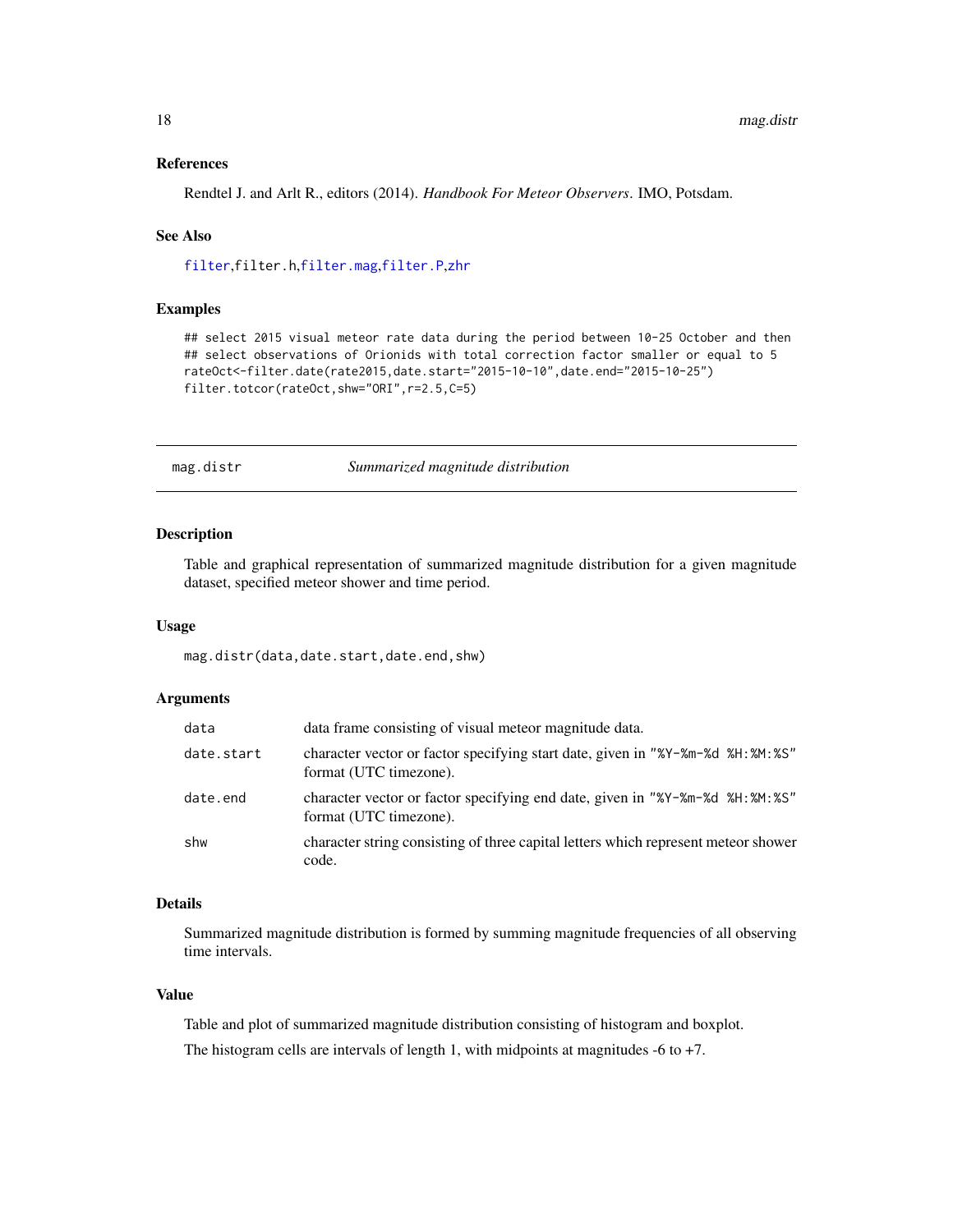#### <span id="page-18-0"></span> $magn2015$  19

#### Author(s)

Kristina Veljkovic

#### See Also

[pop.index](#page-21-1)

# Examples

## select 2015 magnitude data for observations of Orionids during the period 10-25th October ## and make graphics of magnitude distribution mag.distr(magn2015,date.start="2015-10-10",date.end="2015-10-25", shw="ORI")

magn2015 *Magnitude data for the year 2015*

# Description

Visual meteor magnitude data for the year 2015.

#### Usage

magn2015

#### Format

A data frame with 9264 observations on the following 32 variables.

Magnitude.ID numeric Magnitude ID number

Obs.Session.ID numeric Observing session ID number

User.ID numeric User ID number

First.Name character Observer's first name

Last.Name character Observer's last name

City character Observing site

Country character Observing country

Latitude numeric Latitude of the observing site, from -90 to 90 degrees

Longitude numeric Longitude of the observing site, from -180 to 180 degrees

Elevation numeric Elevation above sea level of observing site, in metres

Start.Date POSIXct Beginning of the observing time interval, UTC timezone

End.Date POSIXct End of the observing time interval, UTC timezone

Sollong numeric Solar longitude of the middle of observing time period

P numeric Percentage of field-of-view obstruction

F numeric Correction factor for field-of-view obstruction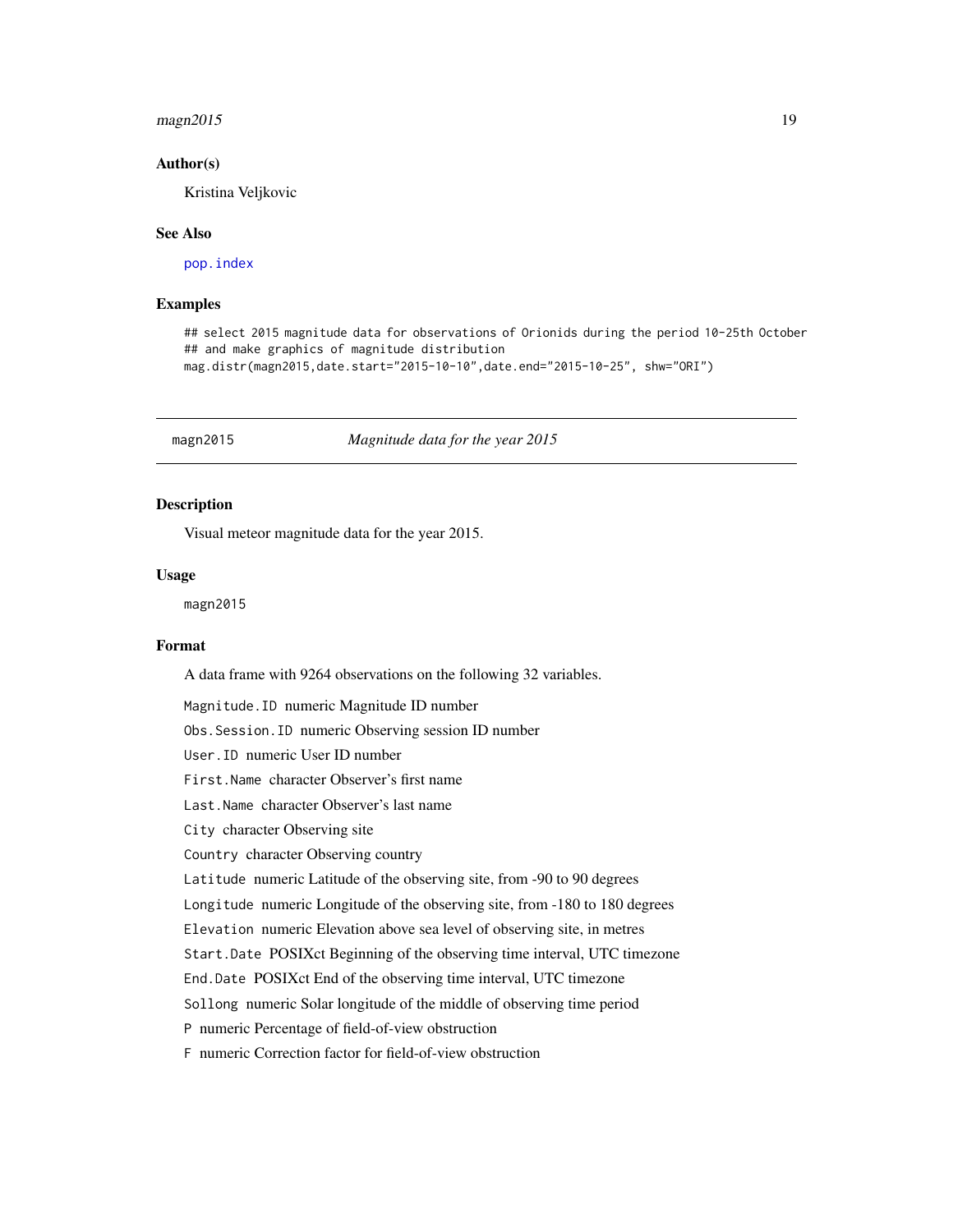<span id="page-19-0"></span>20 midint

Lmg numeric Limiting magnitude

Shower character Meteor shower three-letter code

Mag.N6 numeric Number of observed meteors of -6 magnitude

Mag.N5 numeric Number of observed meteors of -5 magnitude

Mag.N4 numeric Number of observed meteors of -4 magnitude

Mag.N3 numeric Number of observed meteors of -3 magnitude

Mag.N2 numeric Number of observed meteors of -2 magnitude Mag.N1 numeric Number of observed meteors of -1 magnitude

Mag.0 numeric Number of observed meteors of 0 magnitude

Mag.1 numeric Number of observed meteors of +1 magnitude

Mag.2 numeric Number of observed meteors of +2 magnitude

Mag.3 numeric Number of observed meteors of +3 magnitude

Mag.4 numeric Number of observed meteors of +4 magnitude

Mag.5 numeric Number of observed meteors of +5 magnitude

Mag.6 numeric Number of observed meteors of +6 magnitude

Mag.7 numeric Number of observed meteors of +7 magnitude

Number numeric Total number of observed meteors

#### Source

IMO Visual Meteor Database, [https://www.imo.net/members/imo\\_vmdb](https://www.imo.net/members/imo_vmdb)

midint *Calculation of the middle of time interval*

#### **Description**

Calculates the middle of observing time interval for a given visual meteor dataset.

#### Usage

midint(data)

#### Arguments

data data frame consisting of visual meteor data (rate or magnitude data).

#### Value

midint returns the middle of observing time interval, in "%Y-%m-%d %H:%M:%S" format, UTC timezone (object of POSIXct class).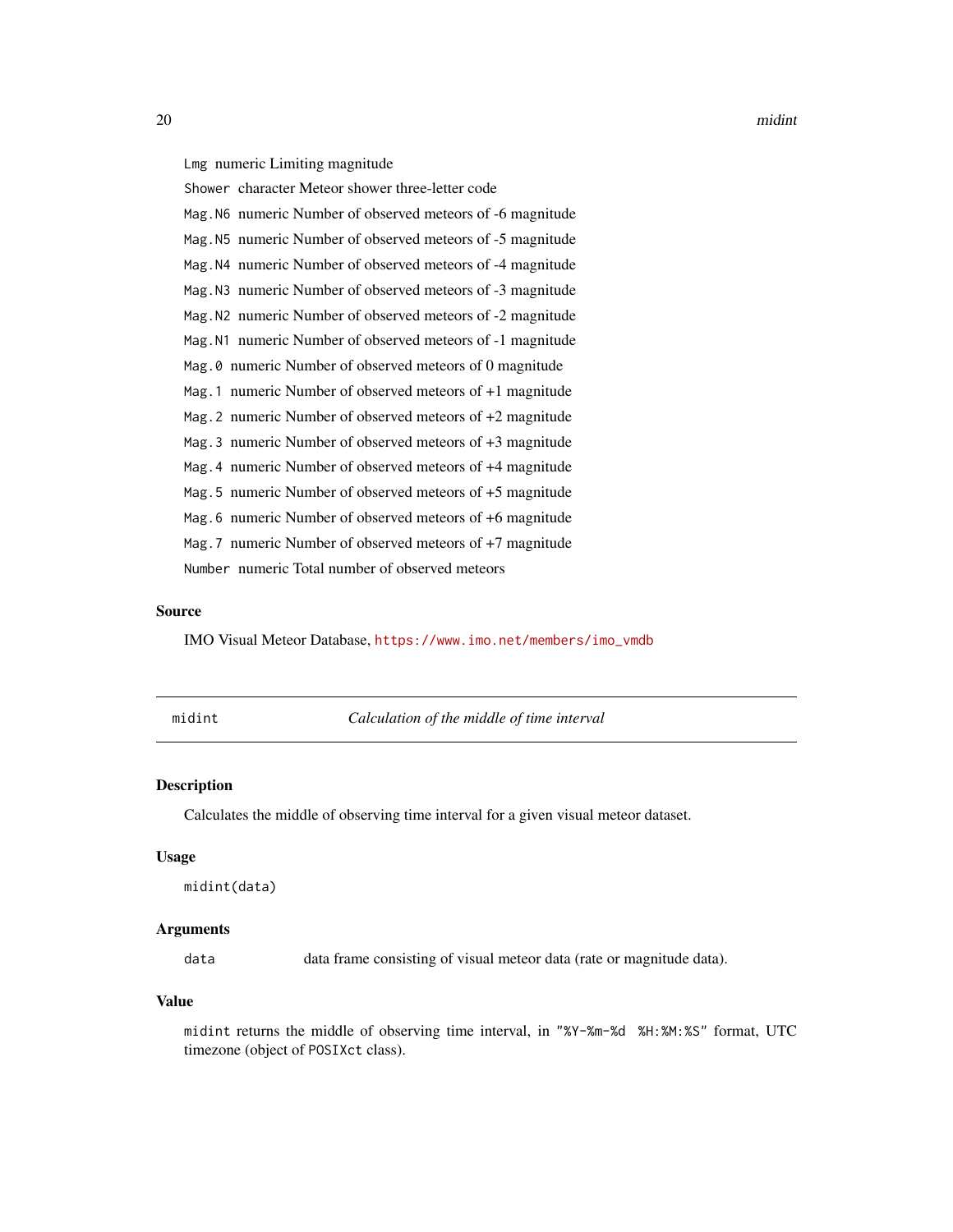#### <span id="page-20-0"></span>opt.bin 21

# Note

Argument data has to consist of the columns named "Start.Date" and "End.Date". These dates should be given in "%Y-%m-%d %H:%M:%S" format (UTC timezone).

# Author(s)

Kristina Veljkovic

# See Also

[solar.long](#page-33-1)

# Examples

```
## calculate middle of time interval for rate and magnitude data, year 2015
midint(rate2015)
```
midint(magn2015)

opt.bin *Divides data in blocks of optimal bin sizes*

#### Description

Divides given rate or magnitude data into blocks of optimal bin sizes, for specified shower, period of days, minimum and maximum bin sizes, number of meteors.

#### Usage

opt.bin(data,date.start,date.end,shw,kmin=0.01,kmax=1,num)

# Arguments

| data       | data frame consisting of visual meteor rate data.                                                                                               |
|------------|-------------------------------------------------------------------------------------------------------------------------------------------------|
| date.start | character vector or factor specifying start date, given in "%Y-%m-%d %H:%M:%S"<br>format (UTC timezone).                                        |
| date.end   | character vector or factor specifying end date, given in "%Y-%m-%d %H: %M: %S"<br>format (UTC timezone).                                        |
| shw        | character string consisting of three capital letters which represent meteor shower<br>code.                                                     |
| kmin       | numeric vector specifying minimum bin size, in degrees of solar longitude. By<br>default, it is equal to 0.01. Minimum accepted value is 0.001. |
| kmax       | numeric vector specifying maximum bin size, in degrees of solar longitude. By<br>default, it is equal to 1. Maximum accepted values is 5.       |
| num        | numeric vector specifying total number of meteors per interval. Minimum ac-<br>cepted value is 1.                                               |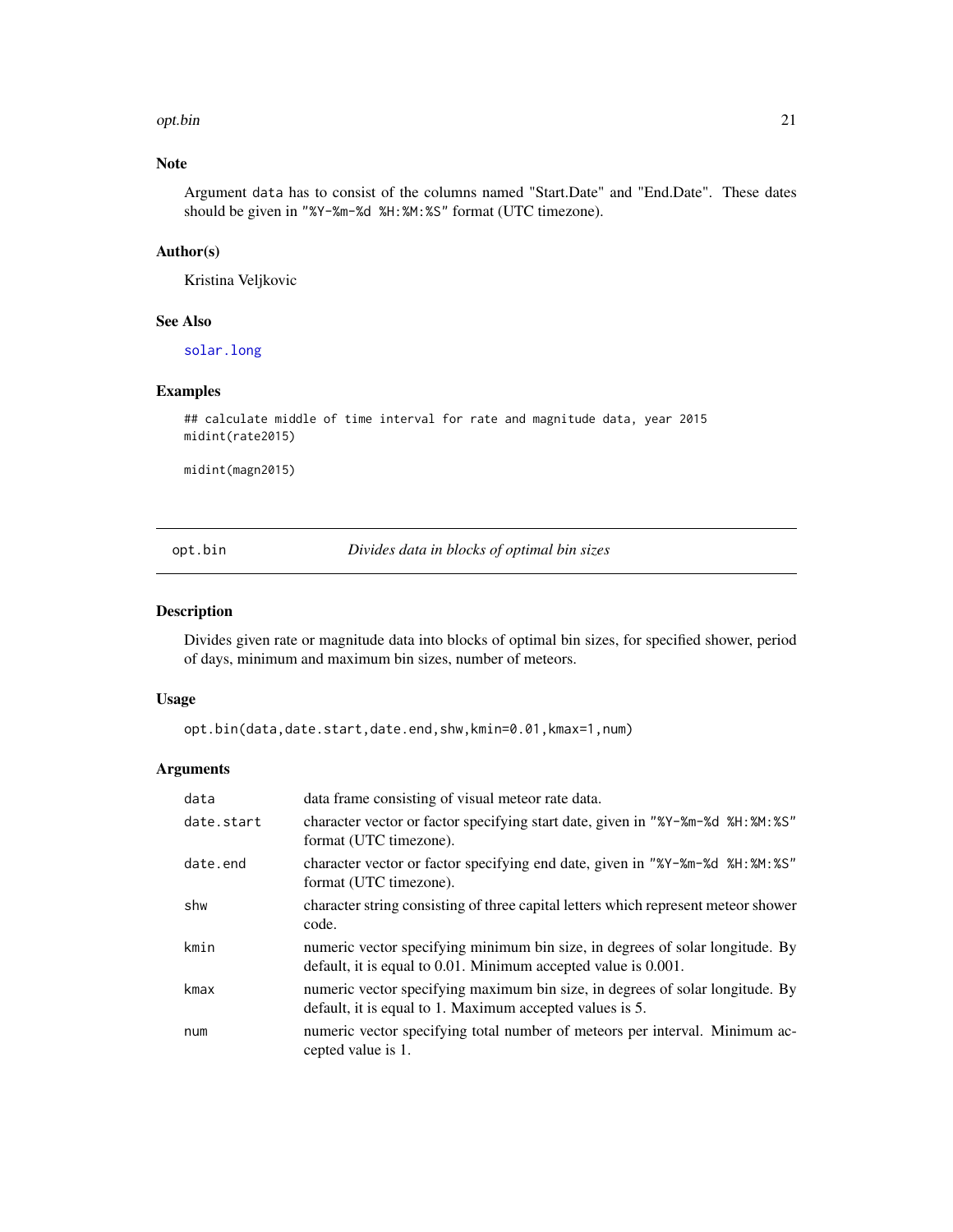# Details

Data is divided into blocks using optimal bin size algorithm. For each block of data, it searches for an optimal bin size between minimum bin size kmin and maximum bin size kmax with total number of meteors per bin num. If there are not enough meteors, a maximum bin size is used. For further calculations, only observing intervals with lengths smaller or equal to optimal bin are used.

# Value

List containing blocks of rate or magnitude data of optimal bin sizes.

#### Author(s)

Kristina Veljkovic

# See Also

[zhr](#page-36-1),[pop.index2](#page-25-1)

#### Examples

```
## Divide 2015 Orionids rate data into blocks of optimal sizes.
## Consider time period around the maximum, 21th to 25th October,
## min bin size 0.16 degrees (4 hours), max bin size 1 degree,
## number of meteors equals 100
## First select rate data for Orionids activity from 21th to 25th October,
## limiting magnitudes above 5, radiant elevation above 20 degrees,
## percentage of clouds below 20
ori2015<-filter(rate2015,date.start="2015-10-21",date.end="2015-10-25",shw="ORI",
P.up=20,mag.low=5,mag.up=8,h.low=20)
opt.bin(ori2015,date.start="2015-10-21",date.end="2015-10-25",shw="ORI",
kmin=0.16,kmax=1,num=100)
```
<span id="page-21-1"></span>pop.index *Calculation of population index*

#### Description

Calculates population index of a meteor shower for a given magnitude data, specified time period, magnitude values and bin size.

#### Usage

pop.index(data,date.start,date.end,shw,mag.range=-6:7,k,gamma=1)

<span id="page-21-0"></span>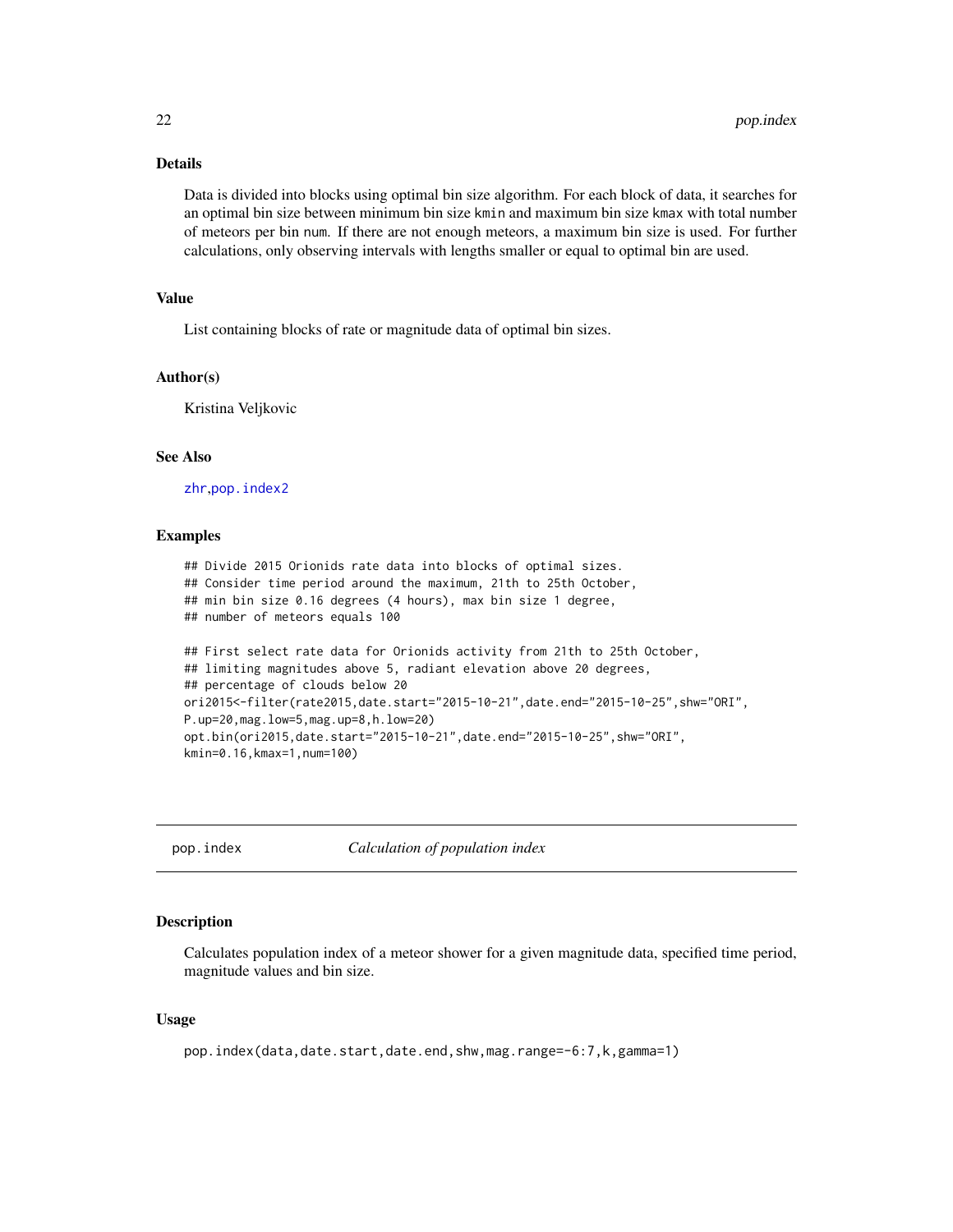#### pop.index 23

#### Arguments

| data       | data frame consisting of visual meteor magnitude data.                                                                                  |
|------------|-----------------------------------------------------------------------------------------------------------------------------------------|
| date.start | character vector or factor specifying start date, given in "%Y-%m-%d %H:%M:%S"<br>format (UTC timezone).                                |
| date.end   | character vector or factor specifying end date, given in "%Y-%m-%d %H: %M: %S"<br>format (UTC timezone).                                |
| shw        | character string consisting of three capital letters which represent meteor shower<br>code.                                             |
| mag.range  | numeric vector specifying range of magnitudes. It should consist of at least 5<br>magnitude classes.                                    |
| k          | numeric vector specifying bin size in degrees of solar longitude. Minimum ac-<br>cepted value is 0.001 and maximum accepted value is 5. |
| gamma      | numeric vector specifying zenith exponent. It takes value between 1 (default)<br>and $2$ .                                              |

#### Details

Probabilities of perception are incorporated in magnitude distributions for each observing interval. Cummulative summarized magnitude distribution  $\Phi(m)$  is formed by summing cummulative frequencies of all observers for each magnitude class  $m$ .

Using the relationship for population index  $r = \frac{\Phi(m+1)}{\Phi(m)}$  $\frac{(m+1)}{\Phi(m)}$  and substitutiong  $0, 1, ...m$  magnitudes, equation  $\Phi(m) = \Phi(0)r^m$  (or  $ln(\Phi(m)) = ln(\Phi(0)) + rln(m)$  in logarithmic form) can be written. Then, population index  $r$  is calculated by the method of least squares, for chosen range of magnitude values.

Standard error of population index is approximated with

$$
\sigma_r = r \sqrt{\exp \left( \frac{\sum_j e_j^2}{(n-2) \sum_j m_j^2} \right) \left( \exp \left( \frac{\sum_j e_j^2}{(n-2) \sum_j m_j^2} \right) - 1 \right)}
$$

where *n* is number of magnitude values,  $m_j$  magnitude values,  $e_j$  regression residuals,  $j = 1, 2, ...n$ .

#### Value

Data frame containing following vectors

- sollong numeric Mean of observers' solar longitudes weighted by  $\frac{N_{obs}}{C_{obs}}$ , observers' numbers of meteors divided by total correction factor
- date POSIXct Calendar date and time in UTC corresponding to sollong

mag factor Range of magnitude values

nINT numeric Number of observing time intervals

nSHW numeric Number of observed meteors belonging to the shower

pop.index numeric Population index

r.error numeric Standard error of population index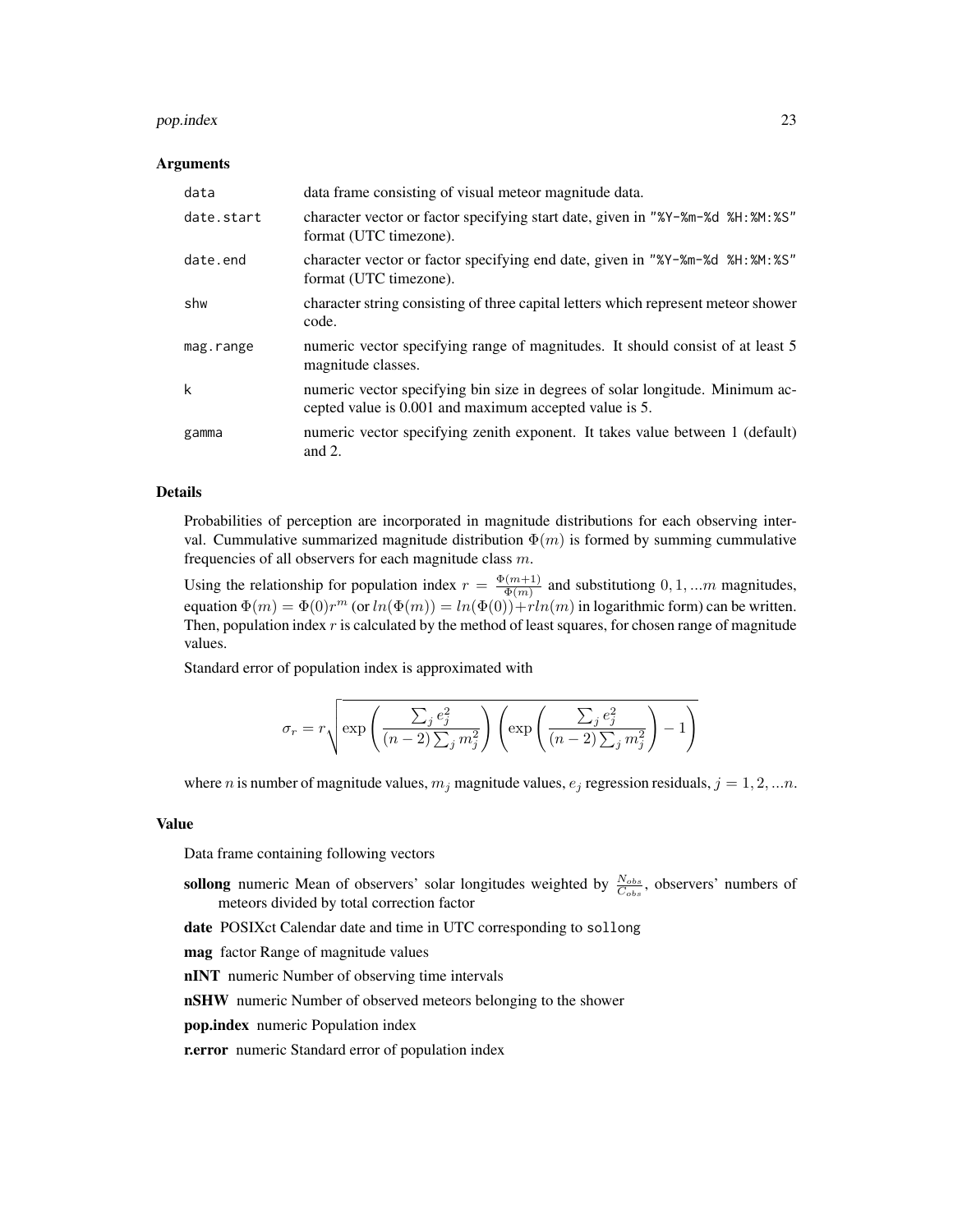The interval for regression is chosen such that: there is at least 3 meteors per magnitude class, the magnitude classes m <= 5 are included and there are at least 5 magnitude classes available. All these conditions are fulfilled for the range of magnitude values printed in results.

For calculation of population index, only observing intervals with lengths smaller or equal to bin size k are used.

#### Author(s)

Kristina Veljkovic

#### References

Koschack R. and Rendtel J. (1990). Determination of spatial number density and mass index from visual meteor observations (1). *WGN, Journal of the IMO*, 18(2), 44 - 58.

Koschack R. and Rendtel J. (1990). Determination of spatial number density and mass index from visual meteor observations (2). *WGN, Journal of the IMO*, 18(4), 119 - 140.

Rendtel J. and Arlt R., editors (2008). *IMO Handbook For Meteor Observers*. IMO, Potsdam.

#### See Also

[mag.distr](#page-17-1),[pop.index2](#page-25-1),[zhr](#page-36-1)

#### Examples

```
##calculate population index for observations of 2015 Orionids,
## time period 21th to 25th October, bin size 1 degree
## First select magnitude data for Orionids activity from 21th to 25th October,
## limiting magnitudes above 5, radiant elevation above 20 degrees,
## percentage of clouds below 20
magnOri<-filter(magn2015,date.start="2015-10-21",date.end="2015-10-25",
shw="ORI",P.up=20,mag.low=5,h.low=20)
```
pop.index(magnOri,date.start="2015-10-21",date.end="2015-10-25",shw="ORI",k=1)

<span id="page-23-1"></span>pop.index.plot *Plot of population index*

#### Description

Plots population index of a meteor shower for data containing population index values and given limits on x and y axes.

#### Usage

```
pop.index.plot(rdata,xlim1,xlim2,xinc,ylim1,ylim2,yinc,dlim1=NULL,dlim2=NULL,
dinc=NULL,dunit=NULL)
```
<span id="page-23-0"></span>

# Note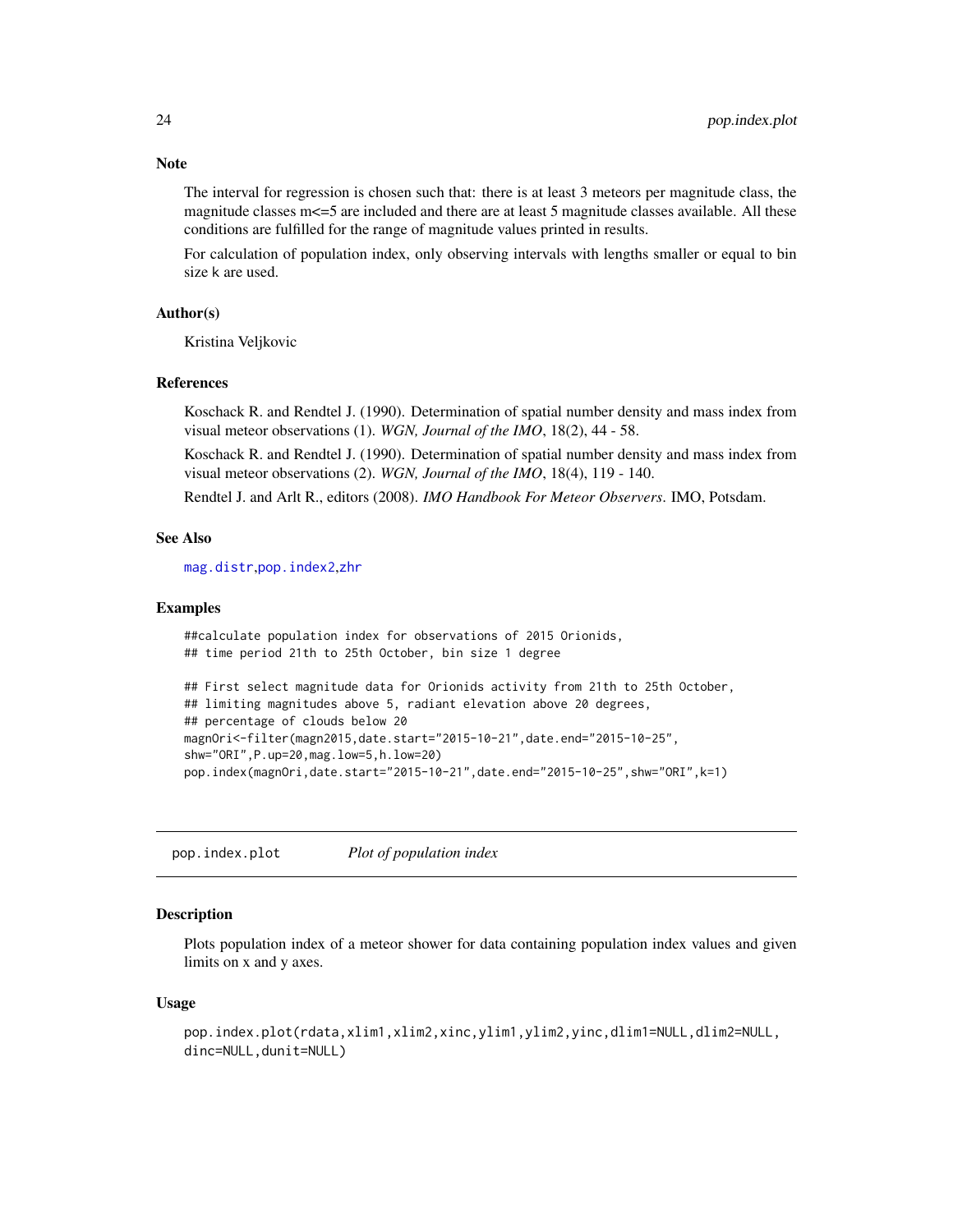# <span id="page-24-0"></span>pop.index.plot 25

# Arguments

| rdata | data frame consisting of population index values.                                                                            |
|-------|------------------------------------------------------------------------------------------------------------------------------|
| xlim1 | numeric vector specifying minimum value on x-axis.                                                                           |
| xlim2 | numeric vector specifying maximum value on x-axis.                                                                           |
| xinc  | numeric vector specifying increment between labels on x-axis.                                                                |
| ylim1 | numeric vector specifying minimum value on y-axis.                                                                           |
| ylim2 | numeric vector specifying maximum value on y-axis.                                                                           |
| yinc  | numeric vector specifying increment between labels on y-axis.                                                                |
| dlim1 | character vector specifying start date on secondary x-axis, given in "%Y-%m-%d %H:%M:%S"<br>format (UTC timezone).           |
| dlim2 | character vector specifying end date on secondary x-axis, given in "%Y-%m-%d %H: %M: %S"<br>format (UTC timezone).           |
| dinc  | numeric vector specifying increment between labels on secondary x-axis.                                                      |
| dunit | character vector specifying unit of increment dinc. Accepted values are "min"<br>for minute, "h" for hour and "day" for day. |

#### Details

rdata represents table of population index values calculated using functions pop.index or pop.index2.

#### Value

xy plot of population index is made. Solar longitude is on x-axis and population index on y-axis. Population index is represented with black filled circles and *68%* confidence intervals. Values of limits (minimum and maximum values) on x and y axis (x1im1,x1im2,y1im1,y1im2), as well as increments between the axis labels (xinc,yinc) should be provided to function call.

#### Author(s)

Kristina Veljkovic

#### References

Arlt, R. (2003). Bulletin 19 of the International Leonid Watch: Population index study of the 2002 Leonid meteors. *WGN, Journal of the IMO*,31:3, 77-87.

# See Also

[pop.index](#page-21-1),[pop.index2](#page-25-1)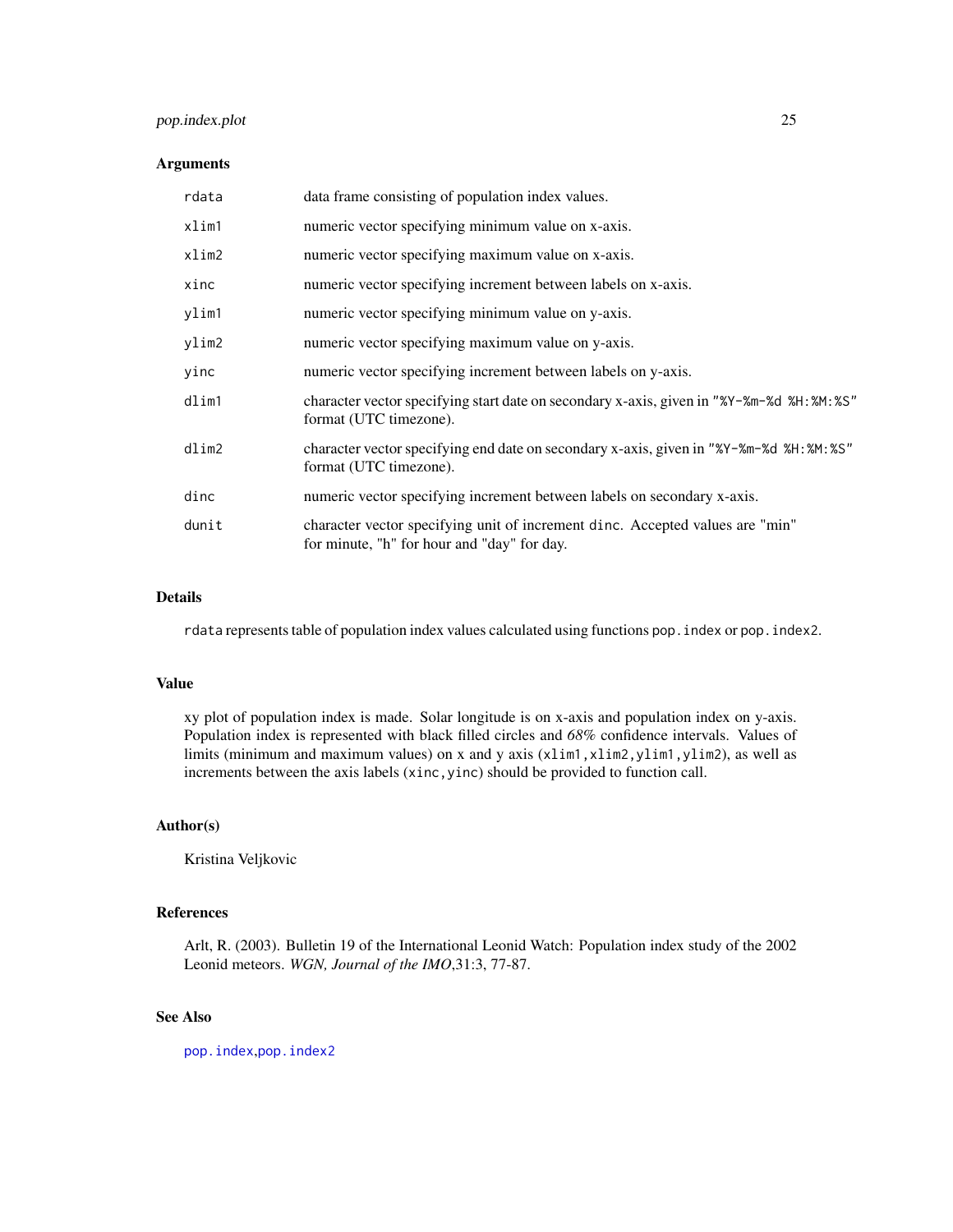#### Examples

```
## calculate and make plot of population index for observations of 2015 Orionids,
## time period around maximum, 21th to 25th October,
## min bin size 0.16 degrees (4 hours), max bin size 1 degree,
## number of meteors equals 100
## First select magnitude data for Orionids activity from 21th to 25th October,
## limiting magnitudes above 5, radiant elevation above 20 degrees,
## percentage of clouds below 20
ori2015mag<-filter(magn2015,date.start="2015-10-21",date.end="2015-10-25",
shw="ORI",P.up=20,mag.low=5,h.low=20)
oripop<-pop.index2(ori2015mag,date.start="2015-10-21",date.end="2015-10-25",
shw="ORI",kmin=0.16,kmax=1,num=100)
pop.index.plot(oripop,xlim1=207,xlim2=211,xinc=1,ylim1=1.6,ylim2=2.4,yinc=0.2)
## change date tick marks on secondary x-axis, to show date at midnight
pop.index.plot(oripop,xlim1=207,xlim2=211,xinc=1,ylim1=1.5,ylim2=2.5,
yinc=0.2,dlim1="2015-10-21",dlim2="2015-10-25",dinc=1,dunit="day")
```
<span id="page-25-1"></span>pop.index2 *Calculation of population index based on average distance from the limiting magnitude*

#### Description

Calculates population index of a meteor shower for a given magnitude data, specified time period, minimum and maximum bin size, and number of meteors.

#### Usage

pop.index2(data,date.start,date.end,shw,kmin=0.01,kmax=1,num,gamma=1)

# Arguments

| data       | data frame consisting of visual meteor magnitude data.                                                                                          |
|------------|-------------------------------------------------------------------------------------------------------------------------------------------------|
| date.start | character vector or factor specifying start date, given in "%Y-%m-%d %H: %M: %S"<br>format (UTC timezone).                                      |
| date.end   | character vector or factor specifying end date, given in "%Y-%m-%d %H: %M: %S"<br>format (UTC timezone).                                        |
| shw        | character string consisting of three capital letters which represent meteor shower<br>code.                                                     |
| kmin       | numeric vector specifying minimum bin size, in degrees of solar longitude. By<br>default, it is equal to 0.01. Minimum accepted value is 0.001. |
| kmax       | numeric vector specifying maximum bin size, in degrees of solar longitude. By<br>default, it is equal to 1. Maximum accepted values is 5.       |
| num        | numeric vector specifying total number of meteors per interval.                                                                                 |
| gamma      | numeric vector specifying zenith exponent. It takes value between 1 (default)<br>and $2$ .                                                      |

<span id="page-25-0"></span>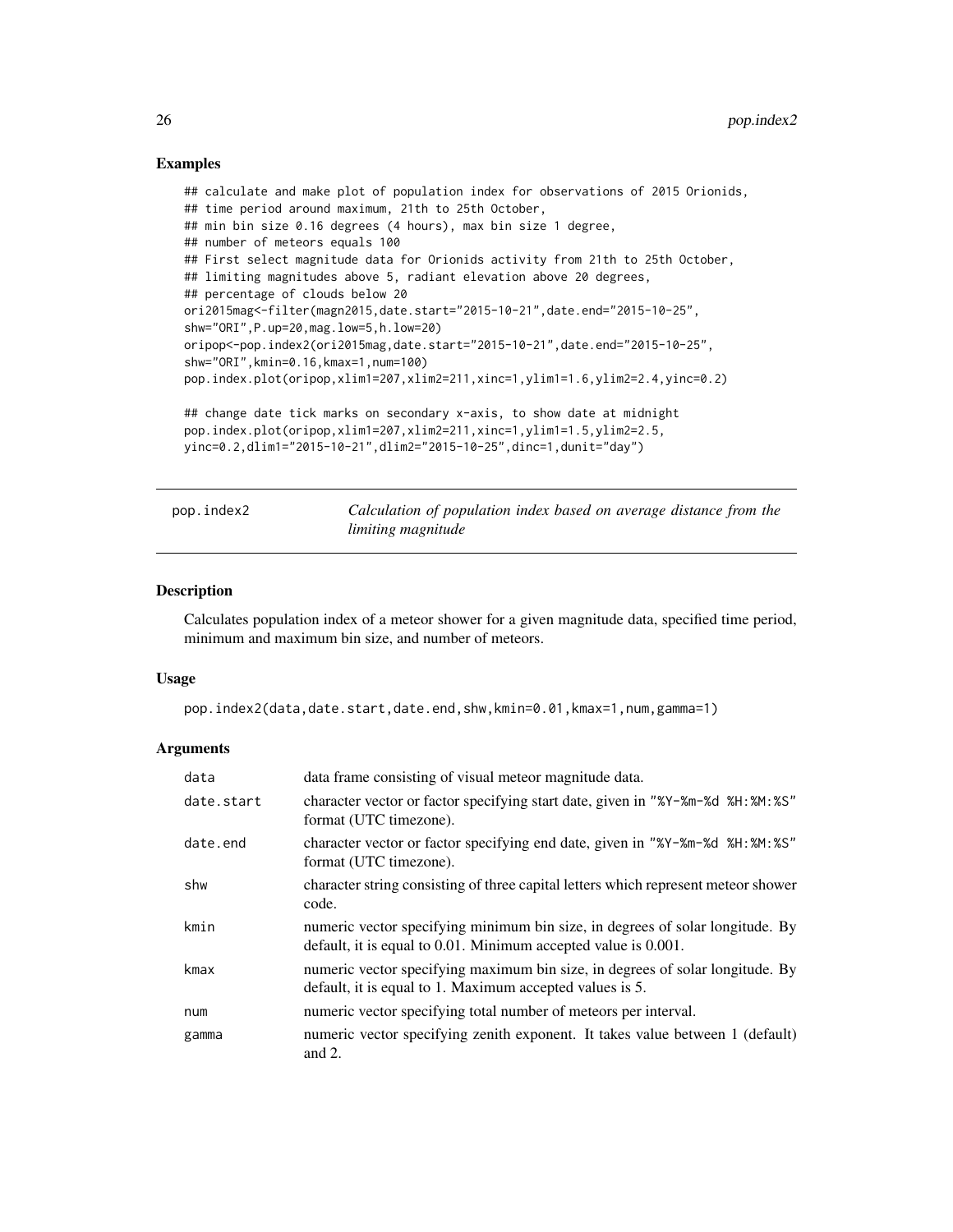#### <span id="page-26-0"></span>pop.index2 27

#### Details

Optimal bin size algorithm is used. It searches for an optimal bin size between minimum bin size kmin and maximum bin size kmax with total number of meteors per bin num. If there are not enough meteors, a maximum bin size is used. For further calculations, only observing intervals with lengths smaller or equal to optimal bin are used.

Average distance from the limiting magnitude, as difference between the limiting magnitude and average meteor magnitude, is calculated for each observing time interval. Final average distance from the limiting magnitude is calculated as a weighted average of all individual average distances, where numbers of meteors in each observing interval represent weights. Conversion of average distance from limiting magnitude to population index is done using natural spline interpolation spline of table values [popind](#page-27-1). Error margins of population index are calculated using bilinear interpolation interp2 of table values [popind.err](#page-27-2).

If total number of meteors per bin is smaller than 10, NA values are returned for population index and its standard error. For the case when total number of meteors is greater than 9369, polynomial regression of second degree is used in calculation of standard error of population index.

#### Value

Data frame containing following vectors

- sollong numeric Mean of observers' solar longitudes weighted by  $\frac{N_{obs}}{C_{obs}}$ , observers' numbers of meteors divided by total correction factor
- date POSIXct Calendar date and time in UTC corresponding to sollong

nINT numeric Number of observing time intervals

nSHW numeric Number of observed meteors belonging to the shower

pop.index numeric Population index

**r.error** numeric Error margins of population index

#### Author(s)

Kristina Veljkovic

# References

Arlt, R. (2003). Bulletin 19 of the International Leonid Watch: Population index study of the 2002 Leonid meteors. *WGN, Journal of the IMO*,31:3, 77-87.

#### See Also

[pop.index](#page-21-1),[pop.index.plot](#page-23-1)

#### Examples

## calculate population index for observations of 2015 Orionids,

## time period around maximum, 21th to 25th October,

- ## min bin size 0.16 degrees (4 hours), max bin size 1 degree,
- ## number of meteors equals 100

## First select magnitude data for Orionids activity from 21th to 25th October,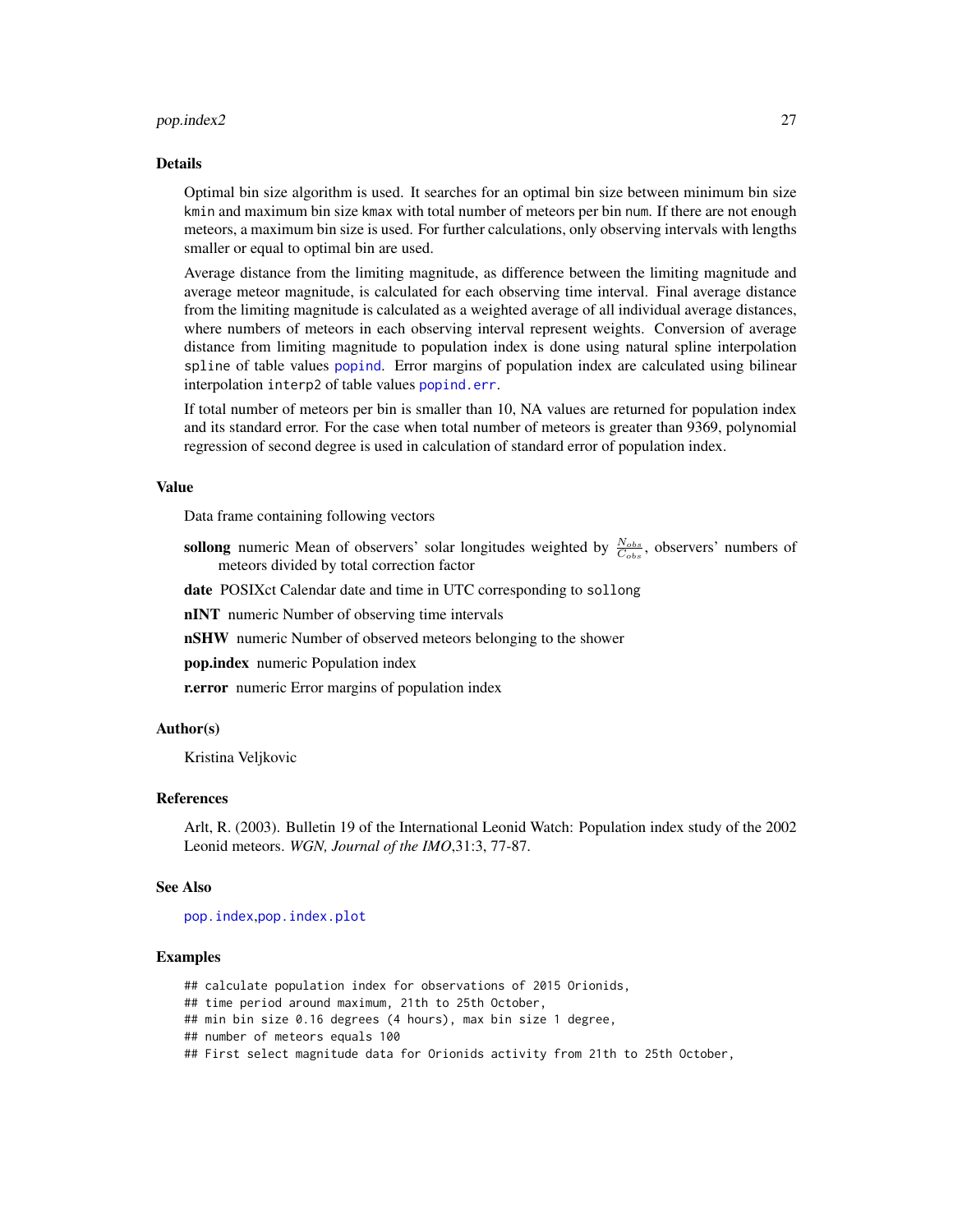```
## limiting magnitudes above 5, radiant elevation above 20 degrees,
## percentage of clouds below 20
ori2015mag<-filter(magn2015,date.start="2015-10-21",date.end="2015-10-25",
shw="ORI",P.up=20,mag.low=5,h.low=20)
pop.index2(ori2015mag,date.start="2015-10-21",date.end="2015-10-25",shw="ORI",
kmin=0.16,kmax=1,num=100)
```
<span id="page-27-1"></span>popind *Conversion for the population index*

# Description

The data represents conversion from the average distance from the limiting magnitude to the population index.

# Usage

popind

# Format

A data frame with the following two numeric variables.

r Population index

avdeltam Average distance from the limiting magnitude

#### Source

Arlt, R. (2003). Bulletin 19 of the International Leonid Watch: Population index study of the 2002 Leonid meteors. *WGN, Journal of the IMO*,31:3, 77-87.

<span id="page-27-2"></span>popind.err *Error margins for population index*

#### Description

The data represents error margins for the population index with a given number of meteors and value of the population index.

# Usage

popind.err

<span id="page-27-0"></span>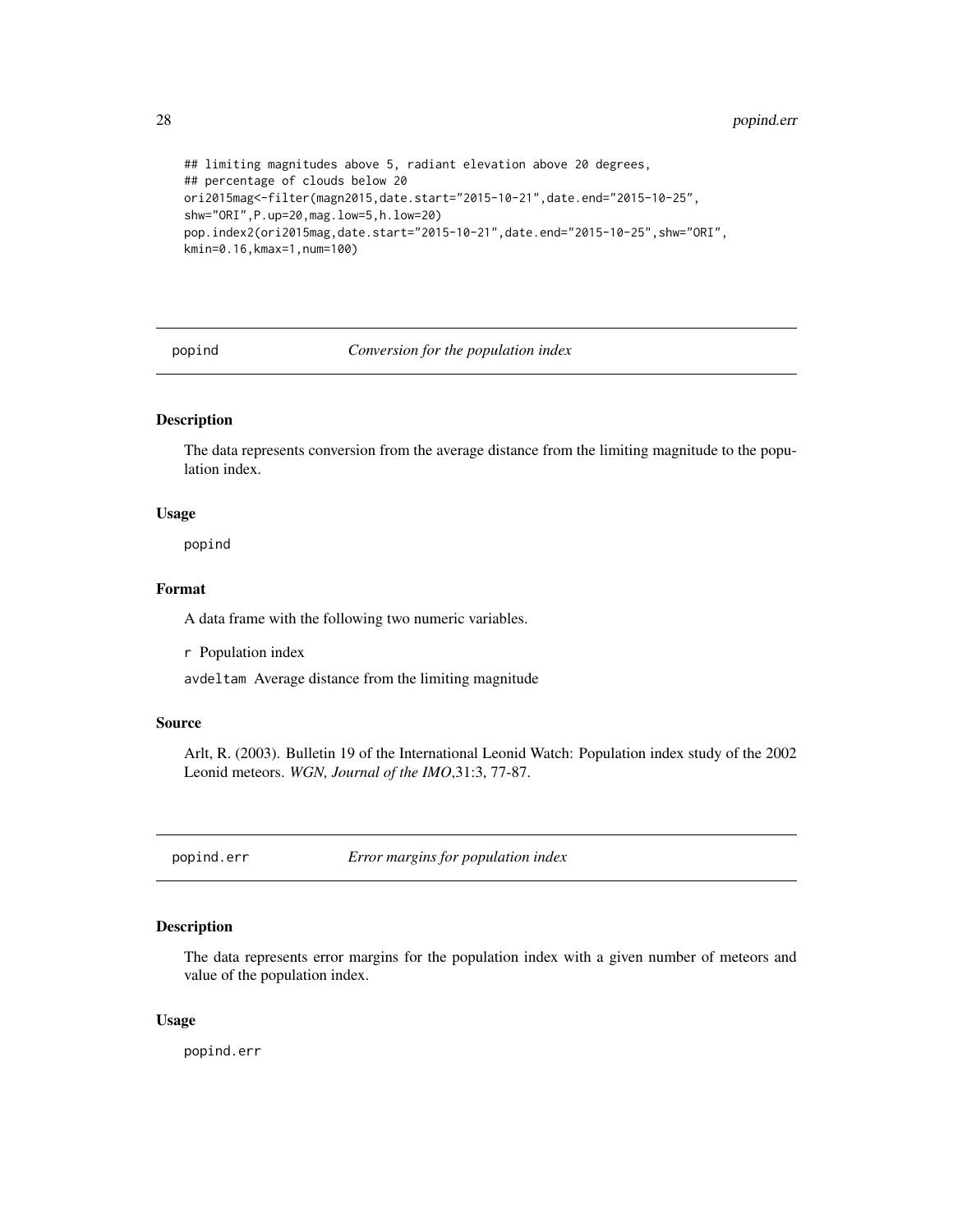#### <span id="page-28-0"></span>radiant 29

#### Format

A data frame with the following three numeric variables.

- r Population index
- n Number of meteors
- r.err Error margins for the population index

# Source

Arlt, R. (2003). Bulletin 19 of the International Leonid Watch: Population index study of the 2002 Leonid meteors. *WGN, Journal of the IMO*,31:3, 77-87.

<span id="page-28-1"></span>radiant *Coordinates of radiants of meteor showers*

# Description

Coordinates of radiants of meteor showers during the year.

#### Usage

radiant

#### Format

A data frame with 365 observations on the following 80 variables.

Day numeric Day of the month

Month numeric Month of the year

- ANT.Alpha numeric Right ascension of Antihelion Source radiant
- ANT.Delta numeric Declination of Antihelion Source radiant
- QUA.Alpha numeric Right ascension of Quadrantids radiant
- QUA.Delta numeric Declination of Quadrantids radiant
- GUM.Alpha numeric Right ascension of Gamma-Ursae Minorids radiant
- GUM.Delta numeric Declination of Gamma-Ursae Minorids radiant
- ACE.Alpha numeric Right ascension of Alpha-Centaurids radiant
- ACE.Delta numeric Declination of Alpha-Centaurids radiant
- GNO.Alpha numeric Right ascension of Gamma-Normids radiant
- GNO.Delta numeric Declination of Gamma-Normids radiant
- LYR.Alpha numeric Right ascension of Lyrids radiant
- LYR.Delta numeric Declination of Lyrids radiant

PPU.Alpha numeric Right ascension of Pi-Puppids radiant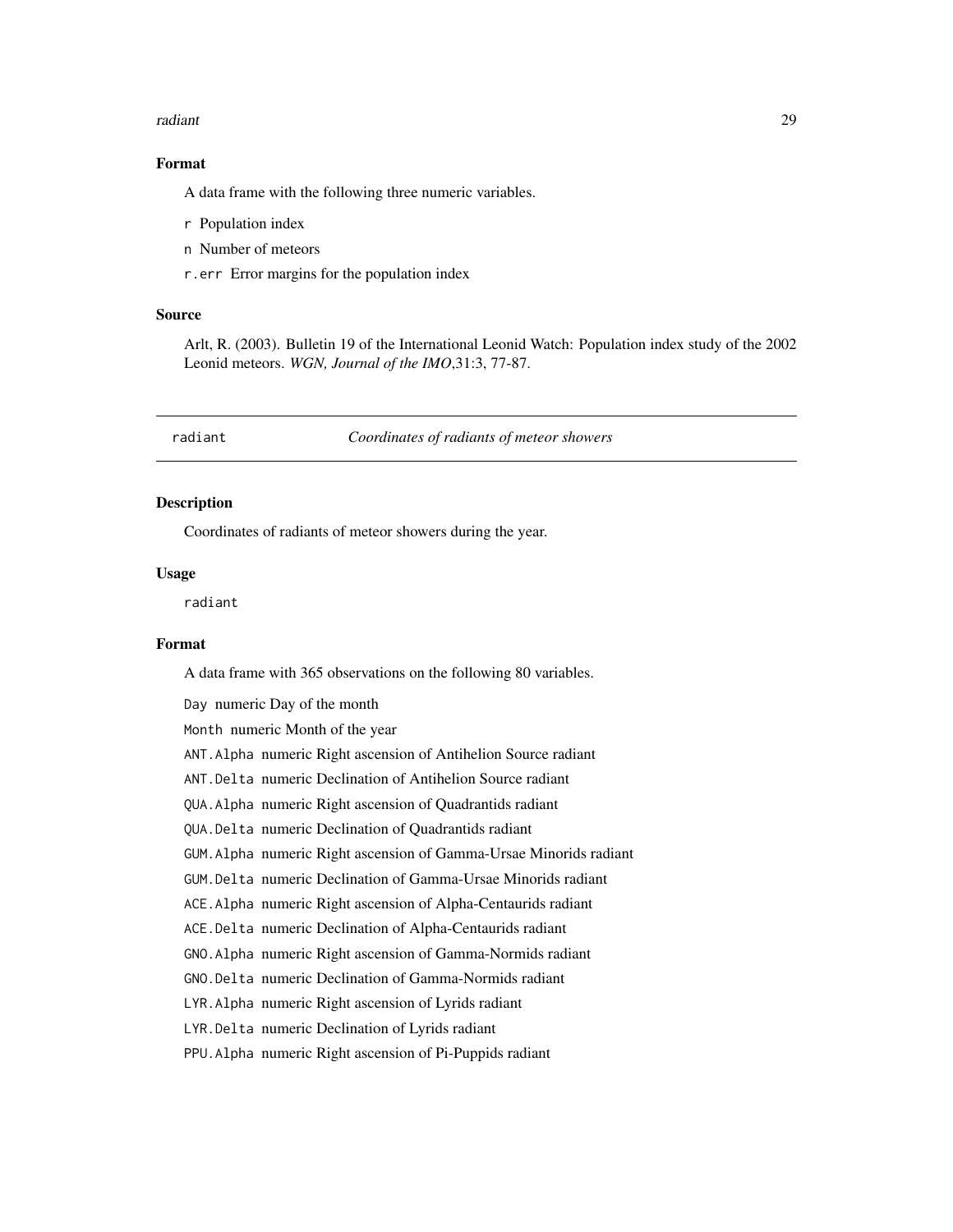30 radiant control of the control of the control of the control of the control of the control of the control of the control of the control of the control of the control of the control of the control of the control of the c

PPU.Delta numeric Declination of Pi-Puppids radiant ETA.Alpha numeric Right ascension of Eta-Aquarids radiant ETA.Delta numeric Declination of Eta-Aquarids radiant ELY.Alpha numeric Right ascension of Eta-Lyrids radiant ELY.Delta numeric Declination of Eta-Lyrids radiant ARI.Alpha numeric Right ascension of Daytime Arietids radiant ARI.Delta numeric Declination of Daytime Arietids radiant JBO.Alpha numeric Right ascension of June Bootids radiant JBO.Delta numeric Declination of June Bootids radiant PAU.Alpha numeric Right ascension of Piscis Austrinids radiant PAU.Delta numeric Declination of Piscis Austrinids radiant SDA.Alpha numeric Right ascension of Southern Delta-Aquarids radiant SDA.Delta numeric Declination of Southern Delta-Aquarids radiant CAP.Alpha numeric Right ascension of Alpha-Capricornids radiant CAP.Delta numeric Declination of Alpha-Capricornids radiant PER.Alpha numeric Right ascension of Perseids radiant PER.Delta numeric Declination of Perseids radiant KCG.Alpha numeric Right ascension of Kappa-Cygnids radiant KCG.Delta numeric Declination of Kappa-Cygnids radiant AUR.Alpha numeric Right ascension of Aurigids radiant AUR.Delta numeric Declination of Aurigids radiant SPE.Alpha numeric Right ascension of September Epsilon-Perseids radiant SPE.Delta numeric Declination of September Epsilon-Perseids radiant CCY.Alpha numeric Right ascension of Chi-Cygnids radiant CCY.Delta numeric Declination of Chi-Cygnids radiant DSX.Alpha numeric Right ascension of Daytime Sextantids radiant DSX.Delta numeric Declination of Daytime Sextantids radiant OCT.Alpha numeric Right ascension of October Camelopardalids radiant OCT.Delta numeric Declination of October Camelopardalids radiant DRA.Alpha numeric Right ascension of Draconids radiant DRA.Delta numeric Declination of Draconids radiant STA.Alpha numeric Right ascension of Southern Taurids radiant STA.Delta numeric Declination of Southern Taurids radiant DAU.Alpha numeric Right ascension of Delta-Aurigids radiant DAU.Delta numeric Declination of Delta-Aurigids radiant EGE.Alpha numeric Right ascension of Epsilon-Geminids radiant EGE.Delta numeric Declination of Epsilon-Geminids radiant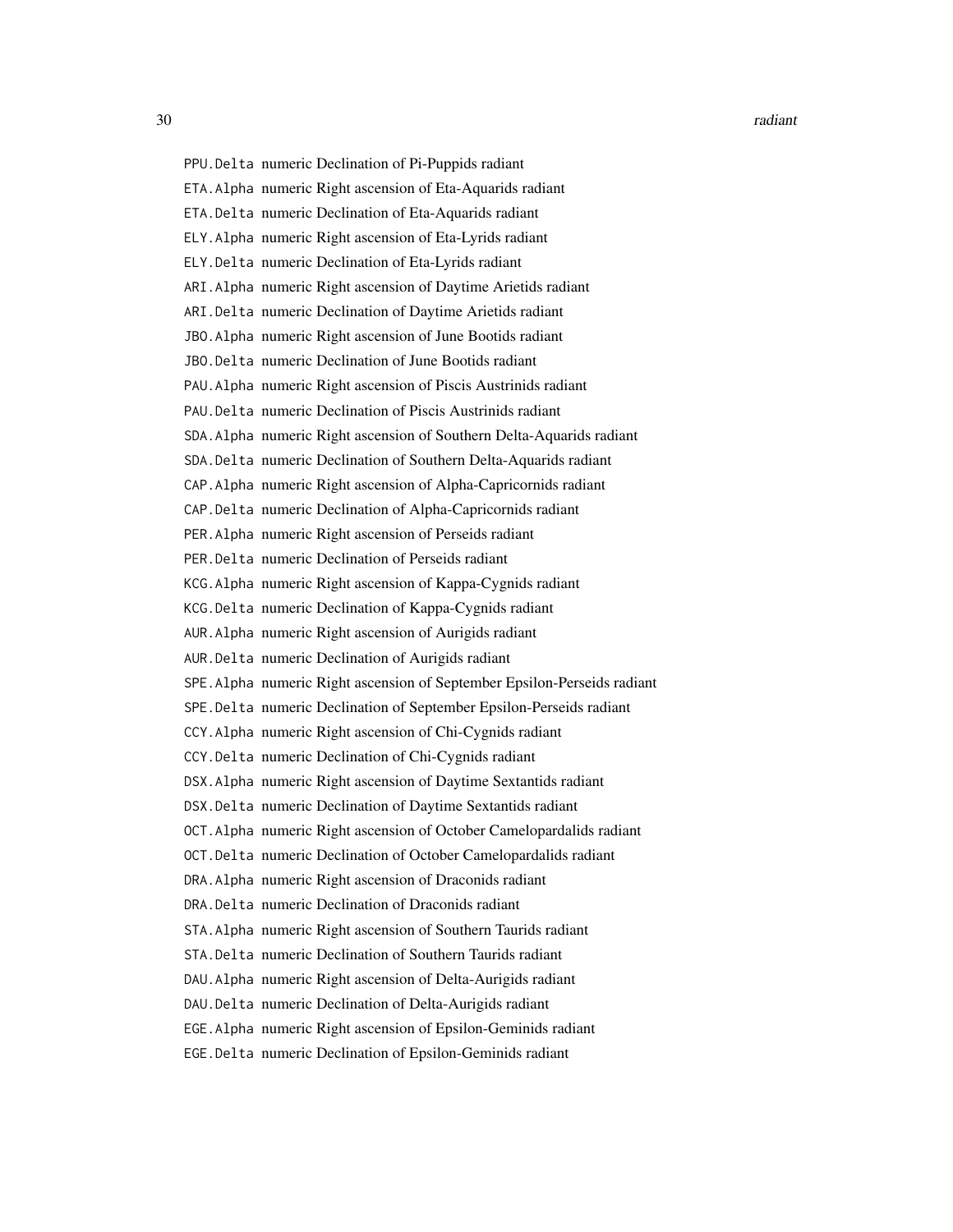#### radiant 31

ORI.Alpha numeric Right ascension of Orionids radiant ORI.Delta numeric Declination of Orionids radiant LMI.Alpha numeric Right ascension of Leo Minorids radiant LMI.Delta numeric Right ascension of Leo Minorids radiant NTA.Alpha numeric Right ascension of Northern Taurids radiant NTA.Delta numeric Declination of Northern Taurids radiant LEO.Alpha numeric Right ascension of Leonids radiant LEO.Delta numeric Declination of Leonids radiant AMO.Alpha numeric Right ascension of Alpha-Monocerotids radiant AMO.Delta numeric Declination of Alpha-Monocerotids radiant NOO.Alpha numeric Right ascension of November Orionids radiant NOO.Delta numeric Declination of November Orionids radiant PHO.Alpha numeric Right ascension of Phoenicids radiant PHO.Delta numeric Declination of Phoenicids radiant PUP.Alpha numeric Right ascension of Puppid-Velids radiant PUP.Delta numeric Declination of Puppid-Velids radiant MON.Alpha numeric Right ascension of Monocerotids radiant MON.Delta numeric Declination of Monocerotids radiant HYD.Alpha numeric Right ascension of Sigma-Hydrids radiant HYD.Delta numeric Declination of Sigma-Hydrids radiant GEM.Alpha numeric Right ascension of Geminids radiant GEM.Delta numeric Declination of Geminids radiant COM.Alpha numeric Right ascension of Comae Berenicids radiant COM.Delta numeric Declination of Comae Berenicids radiant DLM.Alpha numeric Right ascension of December Leonis Minorids radiant DLM.Delta numeric Declination of December Leonis Minorids radiant URS.Alpha numeric Right ascension of Ursids radiant URS.Delta numeric Declination of Ursids radiant

# Details

Coordinates of radiants of meteor showers are given on 5-days intervals on IMO site. Natural spline interpolation and extrapolation were used to calculate radiant coordinates for in-between days and outside the given period.

#### Source

Meteor Shower Calendar, <http://www.imo.net/files/meteor-shower/cal2018.pdf> List of Meteor Showers for MetRec V5.3, [http://www.metrec.org/download/metrec53win7/](http://www.metrec.org/download/metrec53win7/metrec.shw) [metrec.shw](http://www.metrec.org/download/metrec53win7/metrec.shw)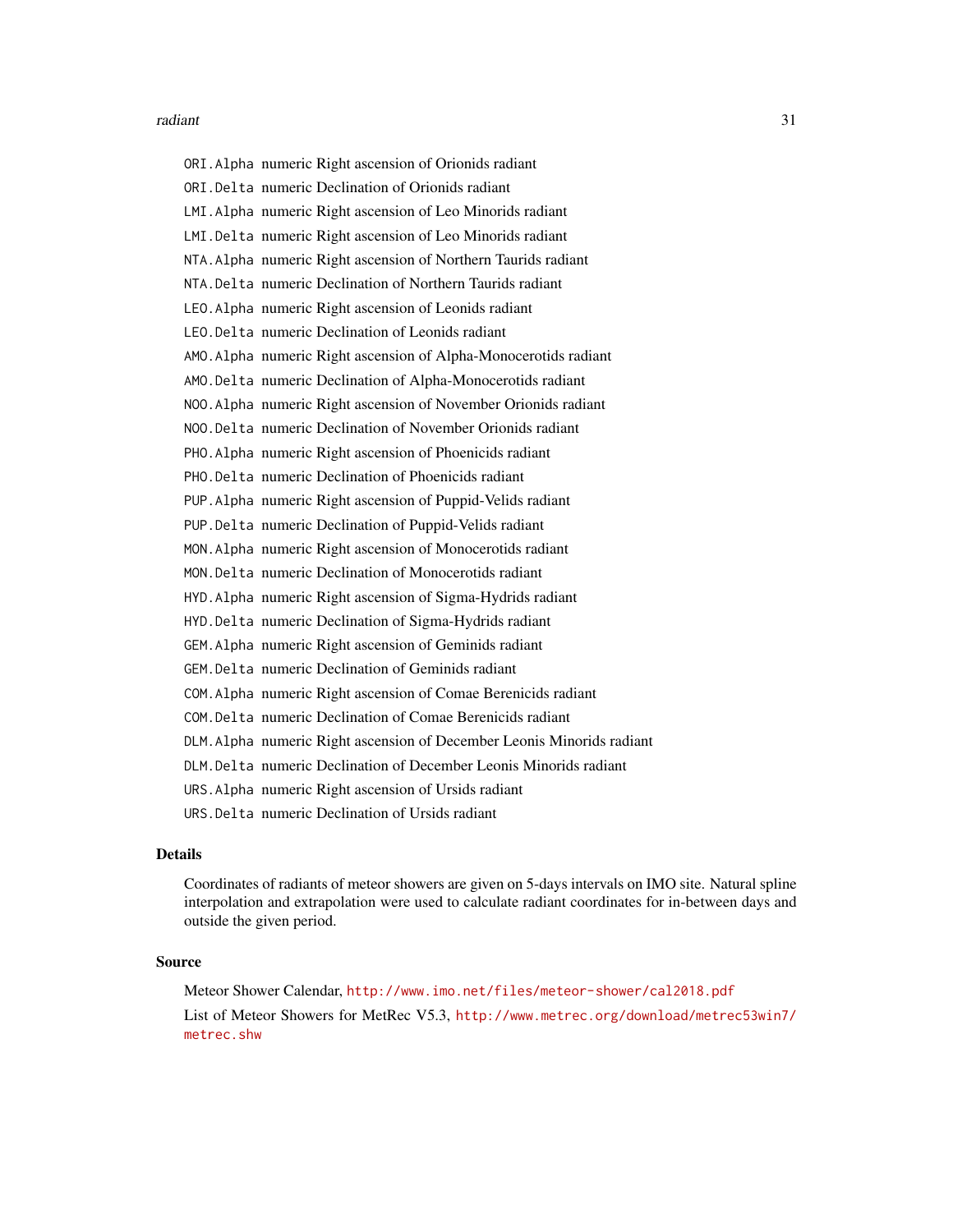<span id="page-31-0"></span>

Visual meteor rate data for the year 2015.

#### Usage

rate2015

#### Format

A data frame with 27408 observations on the following 21 variables.

Rate.ID numeric Rate ID number Obs.Session.ID numeric Observing session ID number User.ID numeric User ID number First.Name character Observer's first name Last.Name character Observer's last name City character Observing site Country character Observing country Latitude numeric Latitude of the observing site, from -90 to 90 degrees Longitude numeric Longitude of the observing site, from -180 to 180 degrees Elevation numeric Elevation above sea level of observing site, in metres Start.Date POSIXct Beginning of the observing time interval, UTC timezone End.Date POSIXct End of the observing time interval, UTC timezone Sollong numeric Solar longitude of the middle of observing time period Ra numeric Right ascension of the center of the field of view, from 0 to 360 degrees Decl numeric Declination of the center of the field of view, from -90 to 90 degrees Teff numeric Effective observing time P numeric Percentage of field-of-view obstruction F numeric Correction factor for field-of-view obstruction Lmg numeric Limiting magnitude Shower character Meteor shower three-letter code Number numeric Number of meteors belonging to the observed shower

#### Source

IMO Visual Meteor Database, [https://www.imo.net/members/imo\\_vmdb](https://www.imo.net/members/imo_vmdb)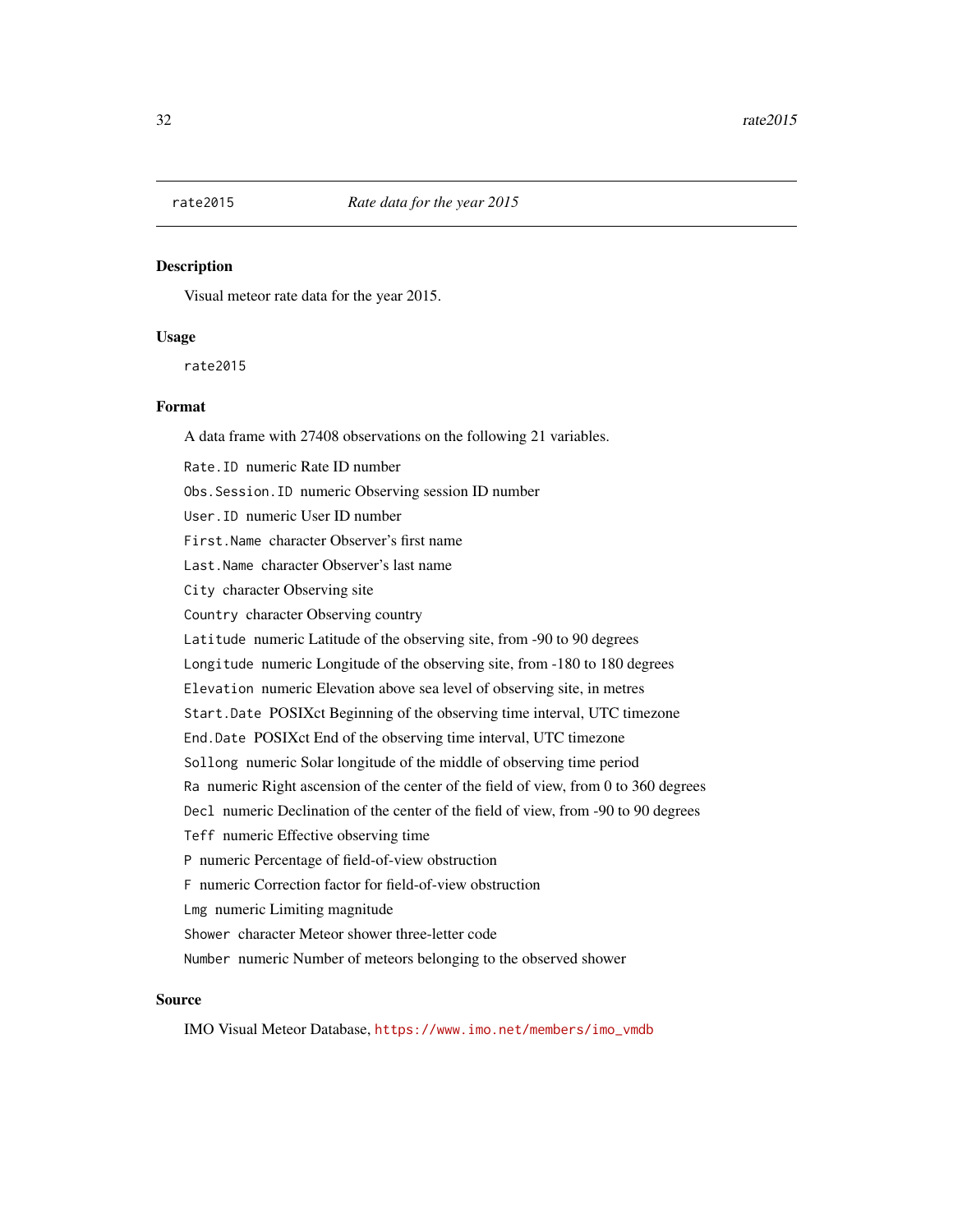<span id="page-32-1"></span><span id="page-32-0"></span>

The data consists of a list of visual meteor showers.

#### Usage

shw\_list

# Format

A data frame with 38 observations on the following 11 variables.

Shw factor Three-letter shower code

Name factor Shower name

Activity.beg factor The beginning of the activity period

Activity.end factor The end of the activity period

Max factor The date of maximum activity

Sollong numeric Solar longitude of the date of maximum

Alpha numeric Right ascension of radiant at date of maximum

Delta numeric Declination of radiant at date of maximum

V numeric Geocentric velocity of the stream

r numeric Population index of a meteor shower

ZHR numeric Zenithal Hourly Rate of meteor shower during maximum activity

#### Note

Data is taken from Table 5. Working List of Visual Meteor Showers. *Details in this Table were correct according to the best information available in June 2017, with maximum dates accurate only for 2018.*

# Source

2018 Meteor Shower Calendar, <http://www.imo.net/files/meteor-shower/cal2018.pdf>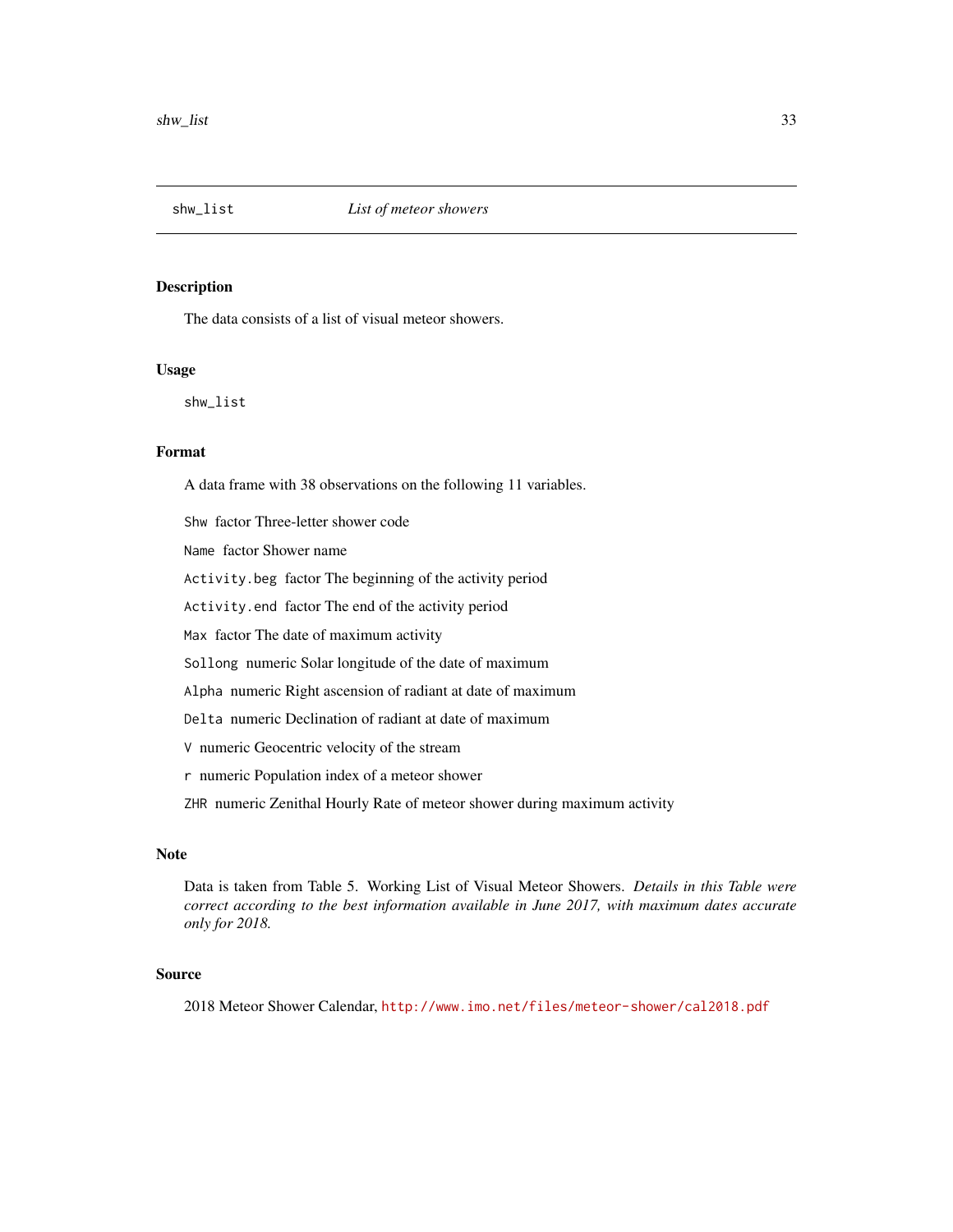<span id="page-33-1"></span><span id="page-33-0"></span>

Calculates solar longitudes with respect to the equinox of 2000.0 for given dates.

#### Usage

```
solar.long(date,prec=4)
```
#### Arguments

| date | character vector or factor specifying dates, given in "%Y-%m-%d %H: %M: %S" for-<br>mat (UTC timezone).                                  |
|------|------------------------------------------------------------------------------------------------------------------------------------------|
| prec | numeric vector specifying number of decimals of calculated solar longitude (be-<br>tween 2 and 5 decimals). By default it is equal to 4. |

# Details

The function solar.long represents vectorized version of function sollong. It calculates solar longitudes corresponding to multiple dates.

#### Value

solar.long returns solar longitude(s), numeric vector with specified number of decimal places.

# Author(s)

Kristina Veljkovic

# See Also

[date\\_sollong](#page-3-1)[,filter.sol](#page-15-1)

# Examples

```
## calculate solar longitudes corresponding to the middle of time intervals
## of 2015 Orionids rate data
## first select Orionids from 2015 rate data
rateOri<-filter.shw(rate2015,shw="ORI")
```
## calculate middle of observing time intervals of 2015 Orionids rate data midintOri<-midint(rateOri)

## calculate solar longitudes corresponding to the middle of time intervals solar.long(midintOri)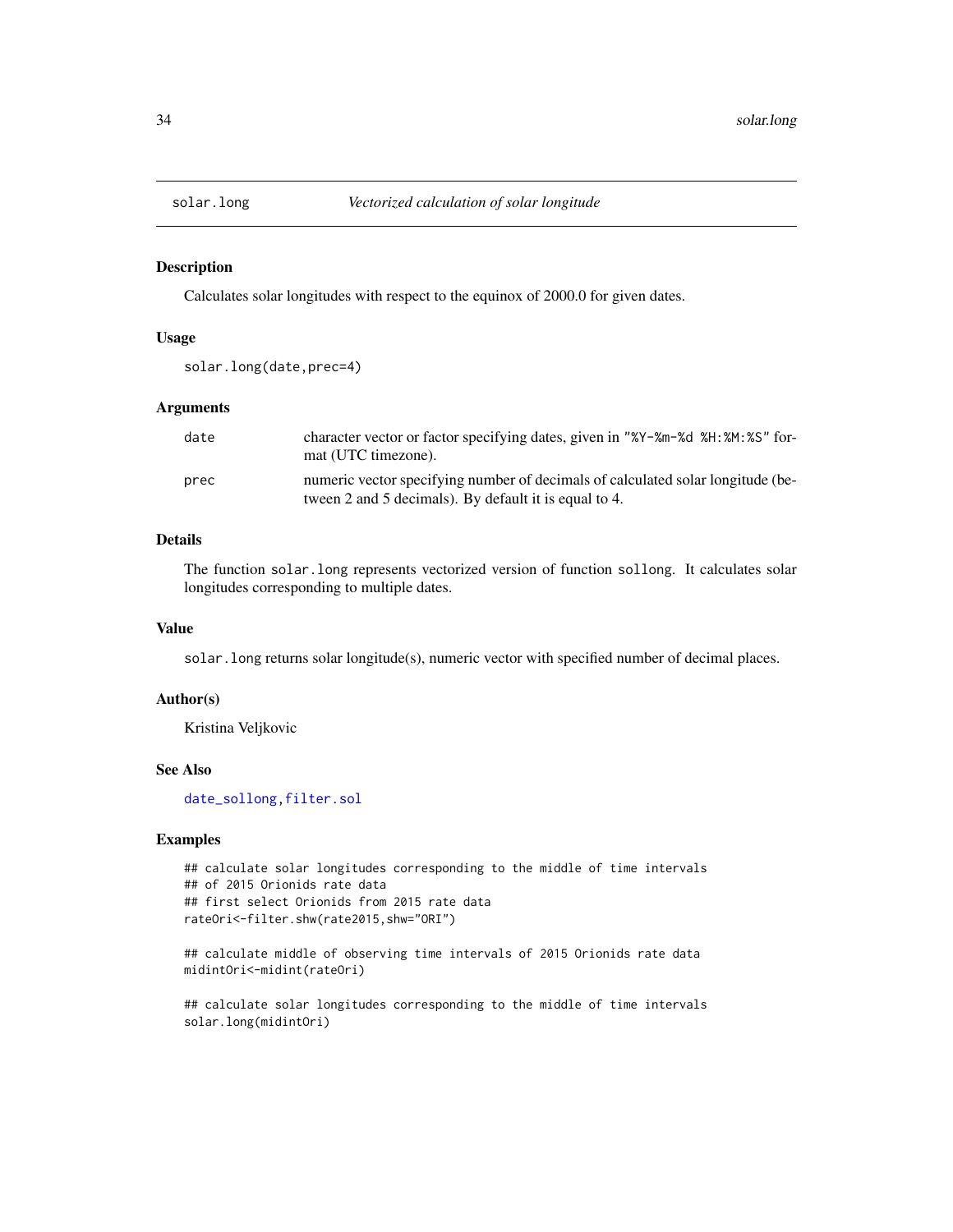<span id="page-34-1"></span><span id="page-34-0"></span>

Calculates calendar date and time corresponding to specified value of solar longitude (J2000.0) and specified year.

#### Usage

sollong\_date(solval,year,date1=NULL,date2=NULL)

#### Arguments

| solval | numeric vector of length one specifying solar longitude.                                                       |
|--------|----------------------------------------------------------------------------------------------------------------|
| year   | numeric vector of length one specifying year.                                                                  |
| date1  | character vector of length one specifying start date, given in "%Y-%m-%d %H: %M: %S"<br>format (UTC timezone). |
| date2  | character vector of length one specifying end date, given in "%Y-%m-%d %H: %M: %S"<br>format (UTC timezone).   |

#### Details

The function sollong\_date calculates date corresponding to the given value of solar longitude, for specified year between 1984 and 2030. It searches for a solution in a interval bounded by date1 and date2. If user does not specify date1 and date2, they are, by default, equal to the 1st od January and the 31st of December, respectively.

# Value

sollong\_date returns object of POSIXct class, calendar date in "%Y-%m-%d %H:%M:%S" format (UTC timezone).

# Note

Arguments date1 and date2 should belong to the same year.

#### Author(s)

Kristina Veljkovic

# See Also

[date\\_sollong](#page-3-1)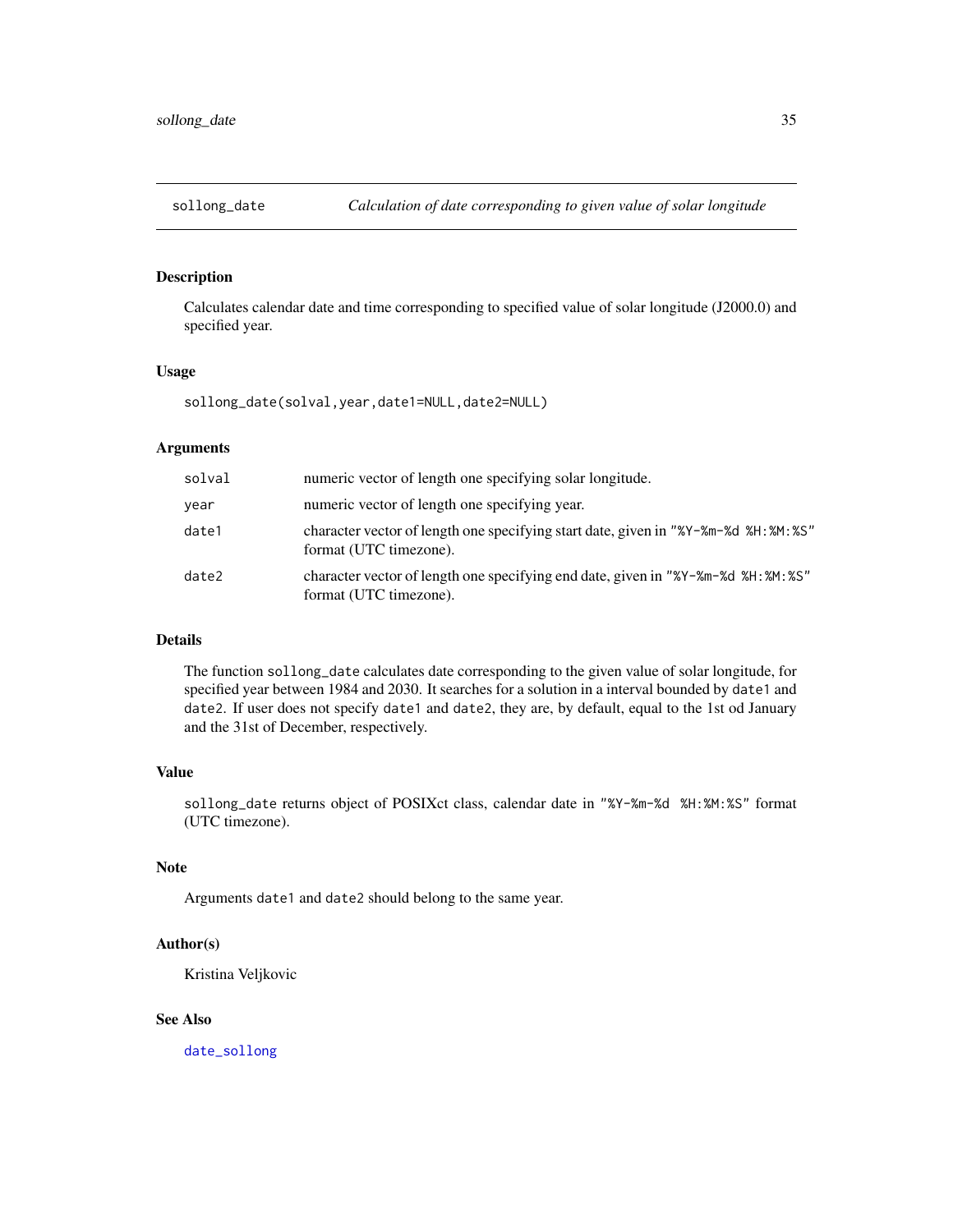# Examples

```
## calculate date corresponding to 1 degree of solar longitude
## search between dates 1 and 31 March 2017
sollong_date(1,year=2017,"2017-03-01","2017-03-31")
```
sol\_date.table *Vectorized calculation of date corresponding to given value of solar longitude*

#### Description

Calculates table of dates corresponding to the given values of solar longitude and year.

#### Usage

sol\_date.table(solval,year)

#### Arguments

| solval | numeric vector specifying solar longitude(s). |
|--------|-----------------------------------------------|
| year   | numeric vector specifying year(s).            |

# Details

The function sol\_date.table represents vectorized version of function sollong\_date. It calculates table of dates corresponding to multiple values of either solar longitude or year.

# Value

sol\_date.table returns dataframe. Each column is object of POSIXct class, calendar dates in "%Y-%m-%d %H:%M:%S" format (UTC timezone). Column names are solar longitudes and row names are years.

#### Author(s)

Kristina Veljkovic

#### See Also

[sollong\\_date](#page-34-1)

#### Examples

## calculate dates corresponding to the solar longitudes 347-350, year 2016 sol\_date.table(347:350,year=2016)

## calculate dates corresonding to the solar longitude 347, years 2015-2017 sol\_date.table(347,year=2015:2017)

<span id="page-35-0"></span>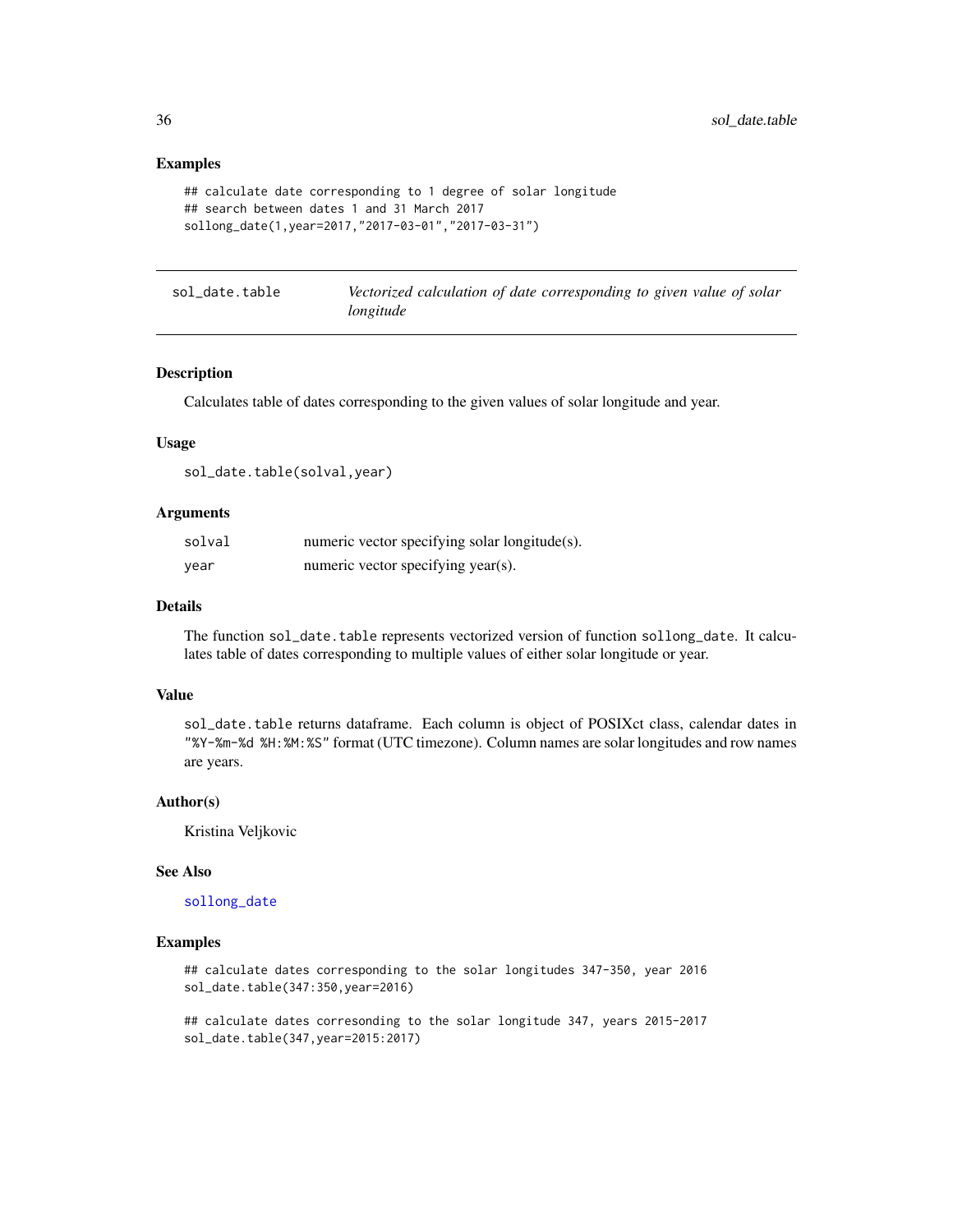<span id="page-36-1"></span><span id="page-36-0"></span>Calculates average zenithal hourly rate of a meteor shower for a given rate data, specified shower, period of days, population index, minimum and maximum bin sizes, number of meteors and ZHR correction.

#### Usage

```
zhr(data,date.start,date.end,shw,r=NULL,kmin=0.01,kmax=1,num,c.zhr=0.5,
rdata=NULL,gamma=1)
```
# Arguments

| data       | data frame consisting of visual meteor rate data.                                                                                               |
|------------|-------------------------------------------------------------------------------------------------------------------------------------------------|
| date.start | character vector or factor specifying start date, given in "%Y-%m-%d %H:%M:%S"<br>format (UTC timezone).                                        |
| date.end   | character vector or factor specifying end date, given in "%Y-%m-%d %H:%M:%S"<br>format (UTC timezone).                                          |
| shw        | character string consisting of three capital letters which represent meteor shower<br>code.                                                     |
| r          | numeric vector specifying population index of a meteor shower.                                                                                  |
| kmin       | numeric vector specifying minimum bin size, in degrees of solar longitude. By<br>default, it is equal to 0.01. Minimum accepted value is 0.001. |
| kmax       | numeric vector specifying maximum bin size, in degrees of solar longitude. By<br>default, it is equal to 1. Maximum accepted values is 5.       |
| num        | numeric vector specifying total number of meteors per interval. Minimum ac-<br>cepted value is 1.                                               |
| c.zhr      | numeric vector specifying value of ZHR correction. By default, it is equal to<br>0.5. Accepted values are 0.5 and 1.                            |
| rdata      | data frame consisting of population index values calculated on corresponding<br>visual meteor magnitude data.                                   |
| gamma      | numeric vector specifying zenith exponent. It takes value between 1 (default)<br>and $2$ .                                                      |

#### Details

Optimal bin size algorithm is used. It searches for an optimal bin size between minimum bin size kmin and maximum bin size kmax with total number of meteors per bin num. If there are not enough meteors, a maximum bin size is used. For further calculations, only observing intervals with lengths smaller or equal to optimal bin are used.

Average zenithal hourly rate is calculated by the formula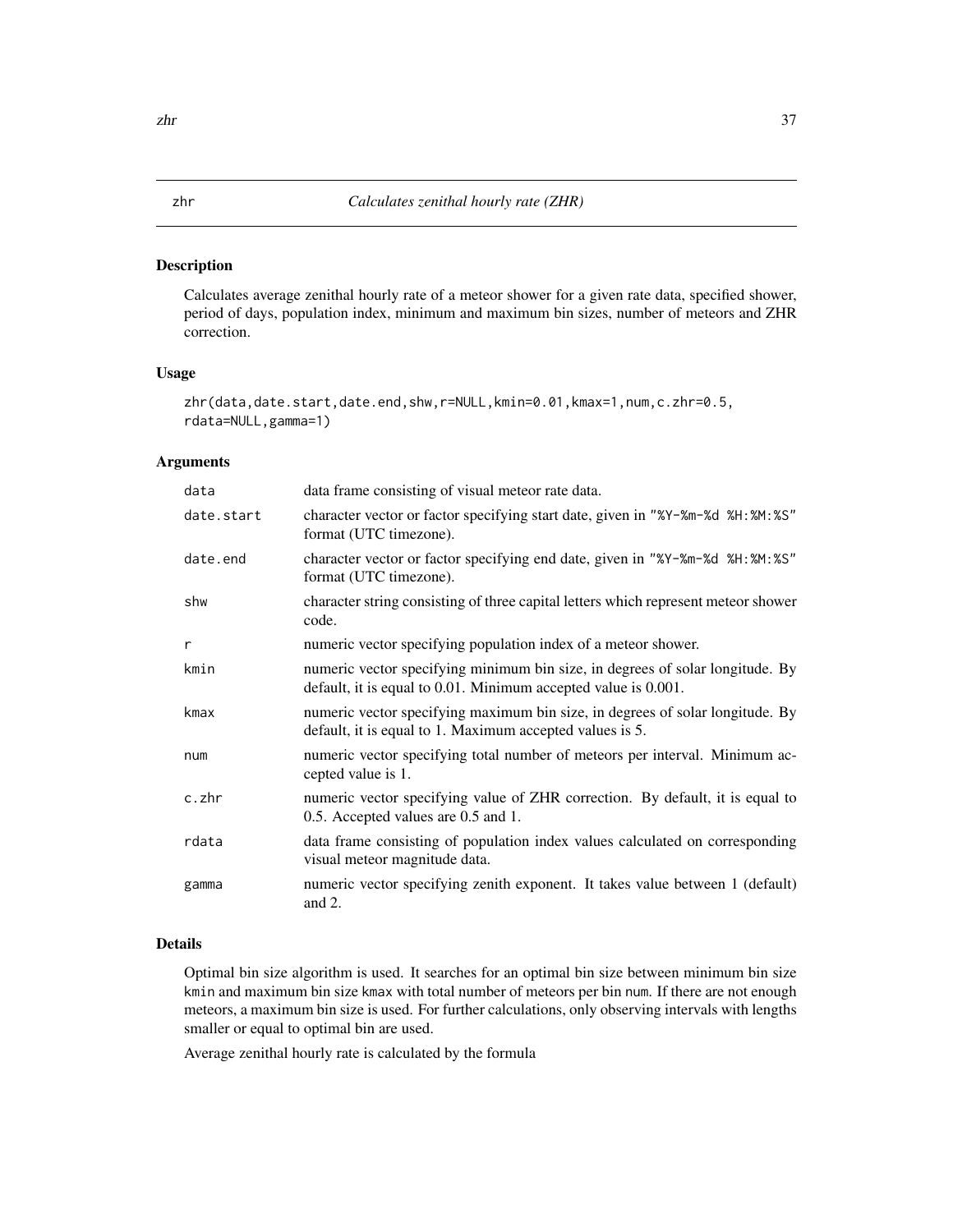$$
ZHR = \frac{c + \sum_{i} N_i}{\sum_{i} \frac{T_{eff,i}}{C_i}}, i = 1, 2, ..., k
$$

<span id="page-37-0"></span>where k is the number of observing periods,  $N_i$  - the raw number of meteors seen by each observer in observing period i,  $T_{eff,i}$  - the effective time or amount of time an observer actually scans the sky for meteors during observing period i, and  $C_i$  - total correction factor that accounts for all the imperfections in the observing period  $i$  such as clouds, low radiant, low limiting magnitude.

Total correction factor is equal to

$$
C_i = \frac{r^{(6.5 - lmg_i)}F_i}{\sin^{\gamma}(h_i)}
$$

where r is population index,  $lmg_i$  limiting magnitude,  $F_i$  correction factor for field-of-view obstruction,  $h_i$  radiant elevation for each observer in observing period i and  $\gamma$  zenith exponent gamma. In the numerator,  $c$  is included to correct for the asymmetric high and low end possibilities in a Poisson distribution (distribution of the number of observed meteors).

Standard error of the average zenithal rate is calculated by the formula

$$
\sigma = \frac{\sqrt{c+\sum_i N_i}}{\sum_i \frac{T_{eff,i}}{C_i}}, i=1,2,...,k
$$

The spatial number density of meteoroids producing meteors of magnitude at least 6.5 is (per  $10^9 km^3$ 

$$
\rho = \frac{(10.65r - 12.15)ZHR}{3600 \times 178700r^{(-1.82)}V}
$$

where  $V$  is stream's geocentric velocity.

Standard error of spatial number density is approximated with

$$
\sigma_{\rho} = \frac{\sigma \rho}{ZHR}
$$

Values from the data frame [radiant](#page-28-1) are used for right ascension and declination of shower radiant. If population index is not specified, it should be calculated using functions pop.index or pop.index2 and then incorporated in the calculation of ZHR (through data frame rdata).

#### Value

Data frame containing following vectors

sollong numeric Mean of observers' solar longitudes weighted by  $\frac{T_{eff,obs}}{C_{obs}}$ , observers effective time divided by total correction factor

,

.

,

.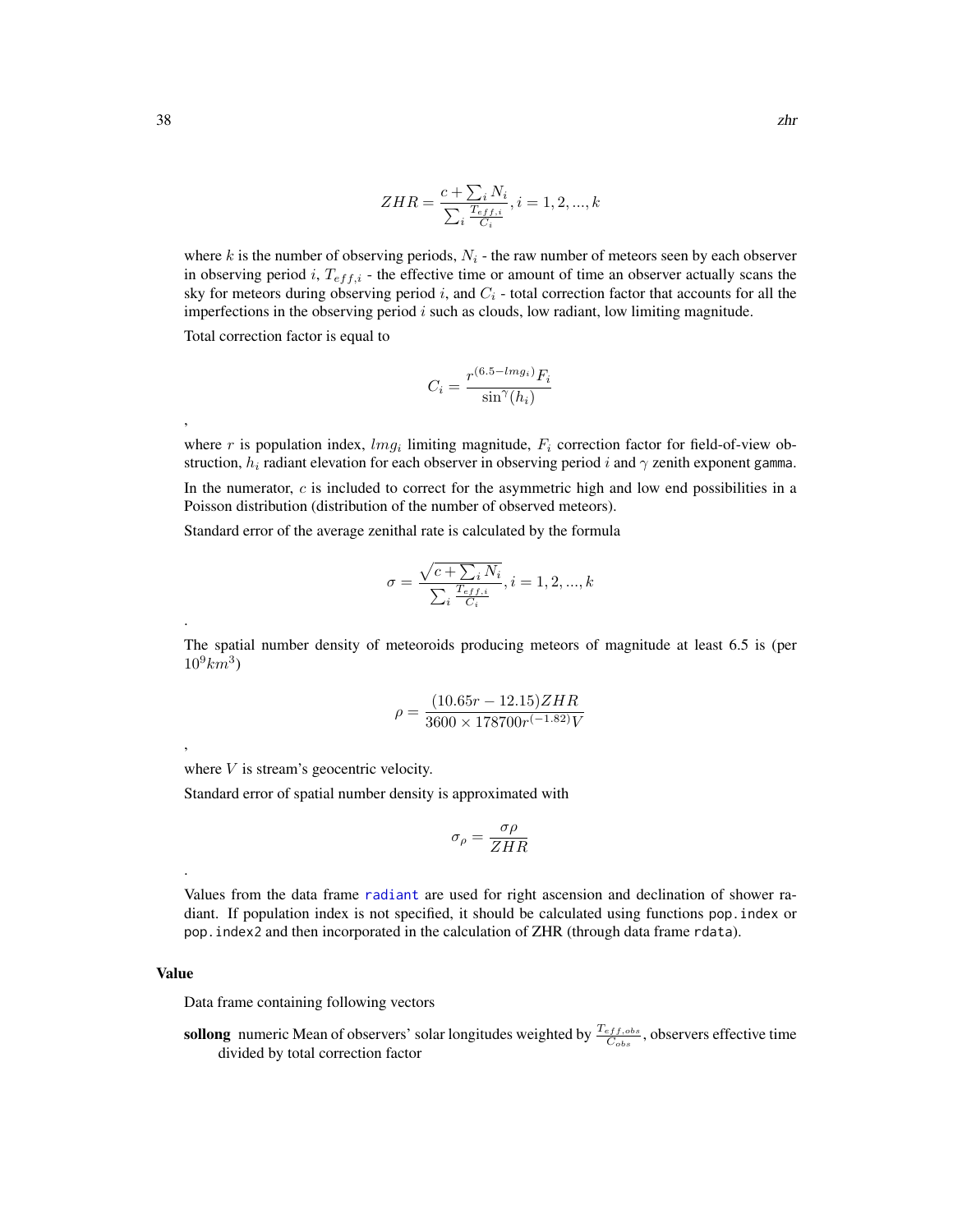- <span id="page-38-0"></span>date POSIXct Calendar date and time in UTC corresponding to sollong
- nINT numeric Number of observing time intervals
- **nSHW** numeric Number of observed meteors. String SHW is replaced with the code of meteor shower.
- ZHR numeric Zenithal Hourly Rate
- st.error numeric Standard error of ZHR
- density numeric Spatial number density
- dens.error numeric Standard error of spatial number density

#### Author(s)

Kristina Veljkovic

#### References

Rendtel J. and Arlt R., editors (2014). *Handbook For Meteor Observers*. IMO, Potsdam.

Bias, P.V. (2011). A Note on Poisson inference and extrapolations under low raw data and short interval observation conditions. *WGN, Journal of the IMO*,39:1, 14-19.

# See Also

[zhr.plot](#page-39-1),[pop.index2](#page-25-1)

#### Examples

```
## calculate ZHR for observations of 2015 Orionids,
## time period around maximum 21th to 25th October,
## min bin size 0.16 degrees (4 hours), max bin size 1 degree,
## number of meteors equals 100, population index calculated from magnitude data
## First select rate data for Orionids activity from 21th to 25th October,
## limiting magnitudes above 5, radiant elevation above 20 degrees,
## percentage of clouds below 20
ori2015<-filter(rate2015,date.start="2015-10-21",date.end="2015-10-25",
shw="ORI",P.up=20,mag.low=5,mag.up=8,h.low=20)
ori2015mag<-filter(magn2015,date.start="2015-10-21",date.end="2015-10-25",
shw="ORI",P.up=20,mag.low=5,h.low=20)
oripop<-pop.index2(ori2015mag,date.start="2015-10-21",date.end="2015-10-25",
shw="ORI",kmin=0.16,kmax=1,num=100)
zhr(ori2015,date.start="2015-10-21",date.end="2015-10-25",shw="ORI",
kmin=0.16,kmax=1,num=100,rdata=oripop)
```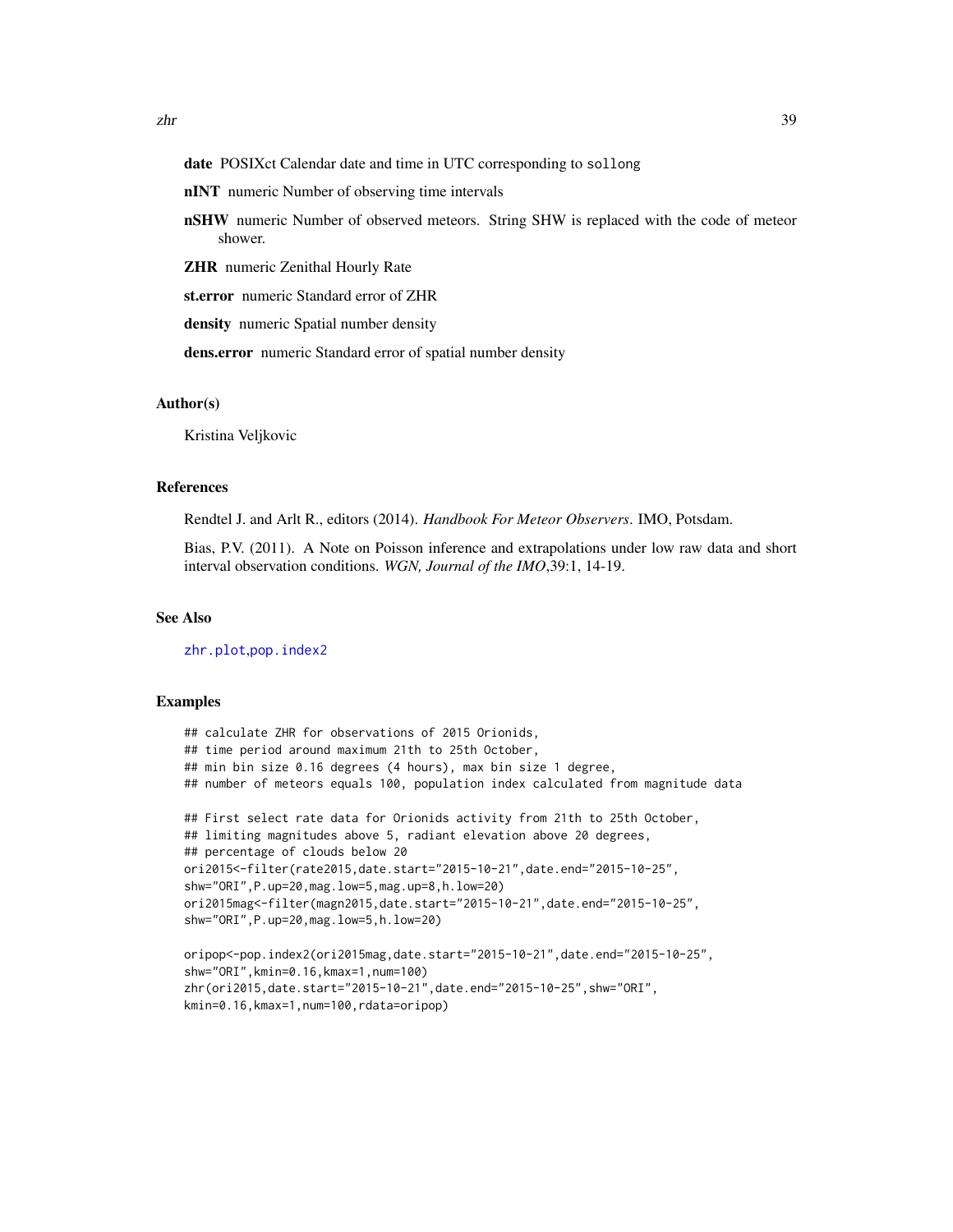Plots average zenithal hourly rate of a meteor shower for data containing ZHR values and given limits on x and y axes.

# Usage

```
zhr.plot(zhrdata,xlim1,xlim2,xinc,ylim1,ylim2,yinc,
dlim1=NULL,dlim2=NULL,dinc=NULL,dunit=NULL)
```
#### Arguments

| zhrdata | data frame consisting of ZHR values.                                                                                         |
|---------|------------------------------------------------------------------------------------------------------------------------------|
| xlim1   | numeric vector specifying minimum value on x-axis.                                                                           |
| xlim2   | numeric vector specifying maximum value on x-axis.                                                                           |
| xinc    | numeric vector specifying increment between labels on x-axis.                                                                |
| ylim1   | numeric vector specifying minimum value on y-axis.                                                                           |
| ylim2   | numeric vector specifying maximum value on y-axis.                                                                           |
| yinc    | c vector specifying increment between labels on y-axis.                                                                      |
| dlim1   | character vector specifying start date on secondary x-axis, given in "%Y-%m-%d %H: %M: %S"<br>format (UTC timezone).         |
| dlim2   | character vector specifying end date on secondary x-axis, given in "%Y-%m-%d %H: %M: %S"<br>format (UTC timezone).           |
| dinc    | numeric vector specifying increment between labels on secondary x-axis.                                                      |
| dunit   | character vector specifying unit of increment dinc. Accepted values are "min"<br>for minute, "h" for hour and "day" for day. |

# Details

zhrdata represents table of ZHR values calculated using zhr function.

#### Value

xy plot of Zenithal Hourly Rate is made. Solar longitude is on x-axis and ZHR on y-axis. ZHR is represented with black filled circles and *68%* confidence intervals. Values of limits (minimum and maximum values) on x and y axis (xlim1,xlim2,ylim1,ylim2), as well as increments between the axis labels (xinc,yinc) should be provided to function call.

# Author(s)

Kristina Veljkovic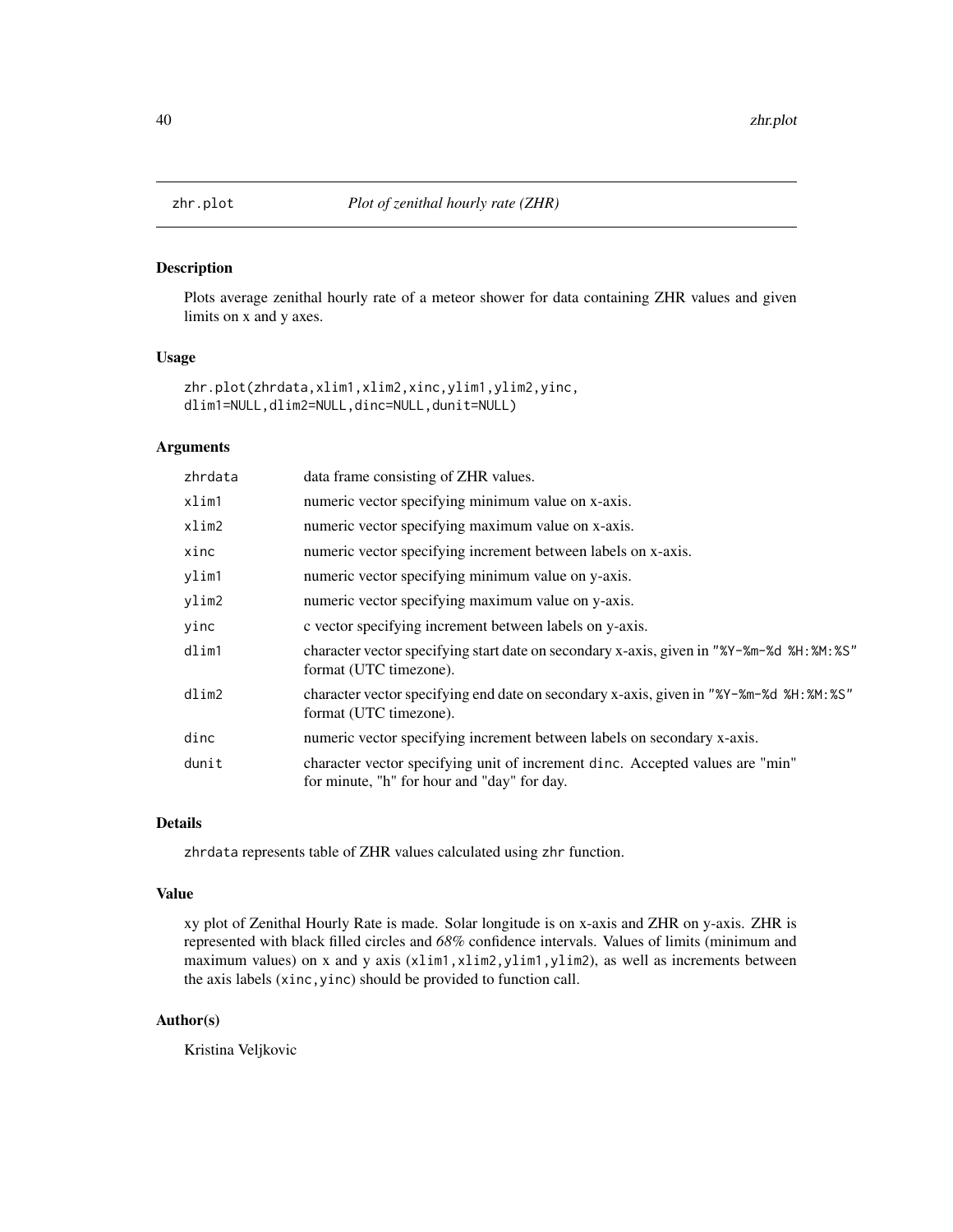#### <span id="page-40-0"></span>zhr.plot 41

#### References

Rendtel J. and Arlt R., editors (2014). *Handbook For Meteor Observers*. IMO, Potsdam.

Bias, P.V. (2011). A Note on Poisson inference and extrapolations under low raw data and short interval observation conditions. *WGN, Journal of the IMO*,39:1, 14-19.

# See Also

[zhr](#page-36-1),[pop.index2](#page-25-1)

#### Examples

```
## calculate and make plot of ZHR for observations of 2015 Perseids, time period
## around maximum, 21th to 25th October, min bin size 0.16 degrees (4 hours),
## max bin size 1 degree, number of meteors equals 100
## First select rate data for Orionids activity from 21th to 25th October,
## limiting magnitudes above 5, radiant elevation above 20 degrees,
## percentage of clouds below 20
ori2015<-filter(rate2015,date.start="2015-10-21",date.end="2015-10-25",shw="ORI",
P.up=20,mag.low=5,h.low=20)
orizhr<-zhr(ori2015,date.start="2015-10-21",date.end="2015-10-25",shw="ORI",
r=2.5,kmin=0.16,kmax=1,num=100)
```

```
## make graphic of ZHR
## x-axis limits: min(sollong)=207.137, max(sollong)=210.276
## y-axis limits: min(ZHR-st.err)=14.2,max(ZHR+st.err)=21.9
zhr.plot(orizhr,xlim1=207,xlim2=211,xinc=1,ylim1=14,ylim2=22,yinc=1)
```
## change date tick marks on secondary x-axis, to show date at midnight zhr.plot(orizhr,xlim1=207,xlim2=211,xinc=1,ylim1=14,ylim2=22,yinc=1, dlim1="2015-10-21",dlim2="2015-10-25",dinc=1,dunit="day")